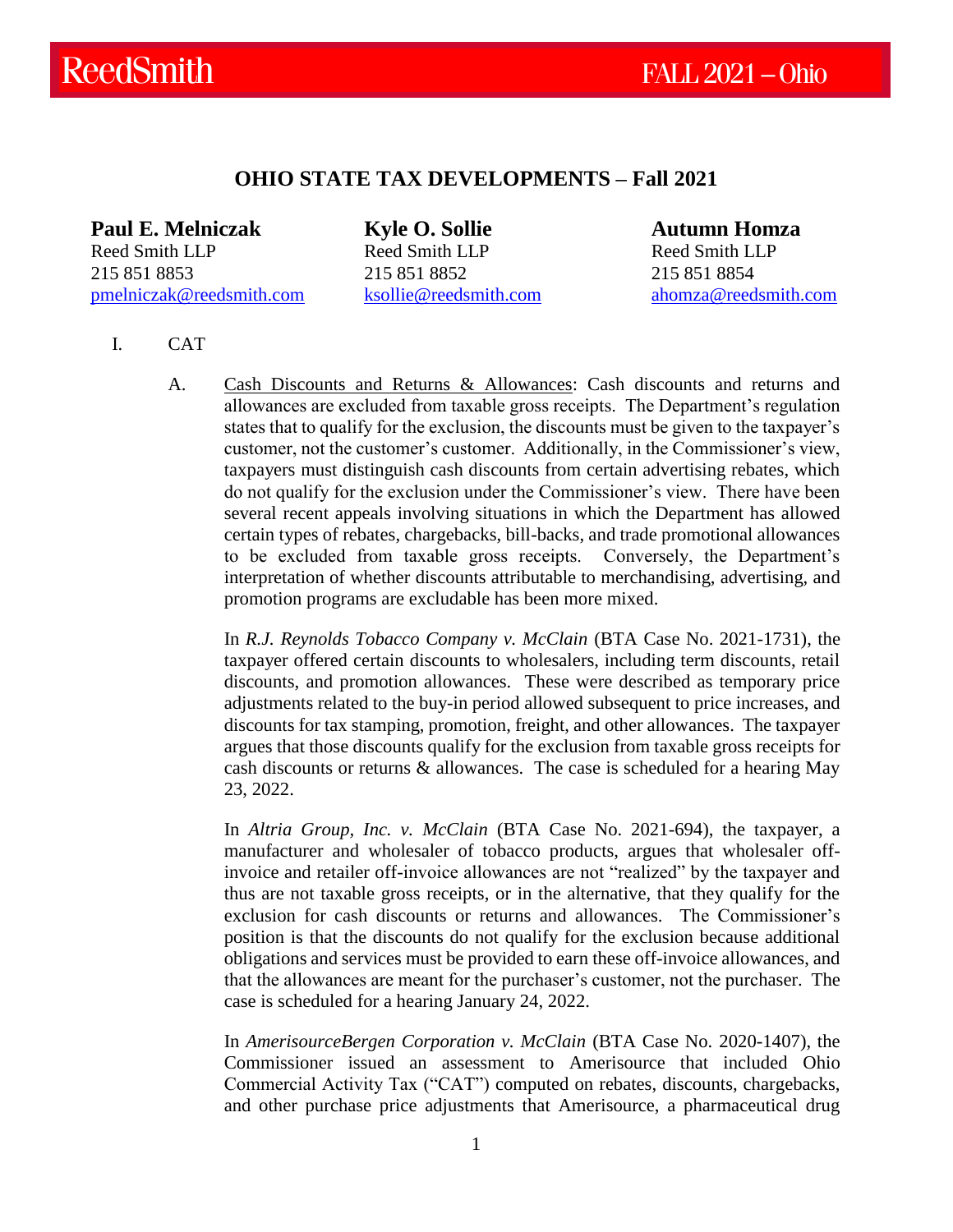distributor received from its suppliers. Amerisource contends that those amounts are mere downward adjustments to the purchase price that Amerisource pays to its suppliers and thus not included in taxable gross receipts under O.R.C. § 5751.01(F). Specifically, at the time Amerisource enters into a contract with a supplier, there is insufficient information to calculate an accurate purchase price; therefore, the contract contains a mechanism for the parties to adjust the purchase price based on subsequent events. In the alternative, Amerisource argues that the amounts qualify for the exclusion for cash discounts under O.R.C. § 5751.01(F)(2)(bb). The case is scheduled for a hearing December 14, 2021.

The Commissioner, by contrast, interprets gross receipts broadly. Gross receipts are defined under O.R.C. § 5751.01(F) as "the total amount realized by a person, without deduction for the cost of goods sold or other expenses incurred, that contributes to the production of gross income of the person…" The Commissioner looks to the definition of "gross income" under Internal Revenue Code ("IRC")  $\S$ 61 to support its position that gross receipts is meant to encompass all sources of income not specifically excluded from the definition. The Commissioner's position with respect to the cash discounts received by Amerisource, is that Amerisource did not provide a sufficient description of each discount type in order to determine whether the amounts qualified for the exclusion. The case is scheduled for an Ohio Board of Tax Appeals ("BTA") hearing on December 14, 2021. *See* Case No. 2020-1407.

*The Higbee Company v. Testa* involves a national retailer (dba Dillard's) that receives amounts from vendors in the form of payments and product discounts in exchange for advertising featuring the vendors' products. The Commissioner assessed Dillard's and included these amounts in gross receipts for purposes of the CAT as "amounts realized from the taxpayer's performance of services for another." Dillard's argues that the amounts received from the vendors are merely reductions in the cost of merchandise and that the amounts are not taxable gross receipts that contribute to the production of gross income. Dillard's also argues that receipts from revenue sharing from its proprietary credit card programs should not be sourced based on the locations of the credit card users. The parties settled this matter in March 2021. *See* Case No. 2018–310.

B. Receipts from Services: Under O.R.C. § 5751.033(I), gross receipts from services and all other gross receipts are sourced based on the proportion that the purchaser's benefit in the state with respect to what was purchased bears to the purchaser's benefit everywhere with respect to what was purchased. The physical location where the purchaser ultimately uses or receives the benefit of what was purchased shall be paramount in determining the proportion of the benefit in the state.

In *Defender Security Company v. Testa*, Defender, an authorized dealer for ADT Security Services, sold and installed security equipment and obtained contracts for security monitoring services, which it sold to ADT for a fee. Defender filed refund claims arguing that ADT, as the purchaser of the contracts, receives the benefit of Ohio-based contracts at its principal place of business outside Ohio. The BTA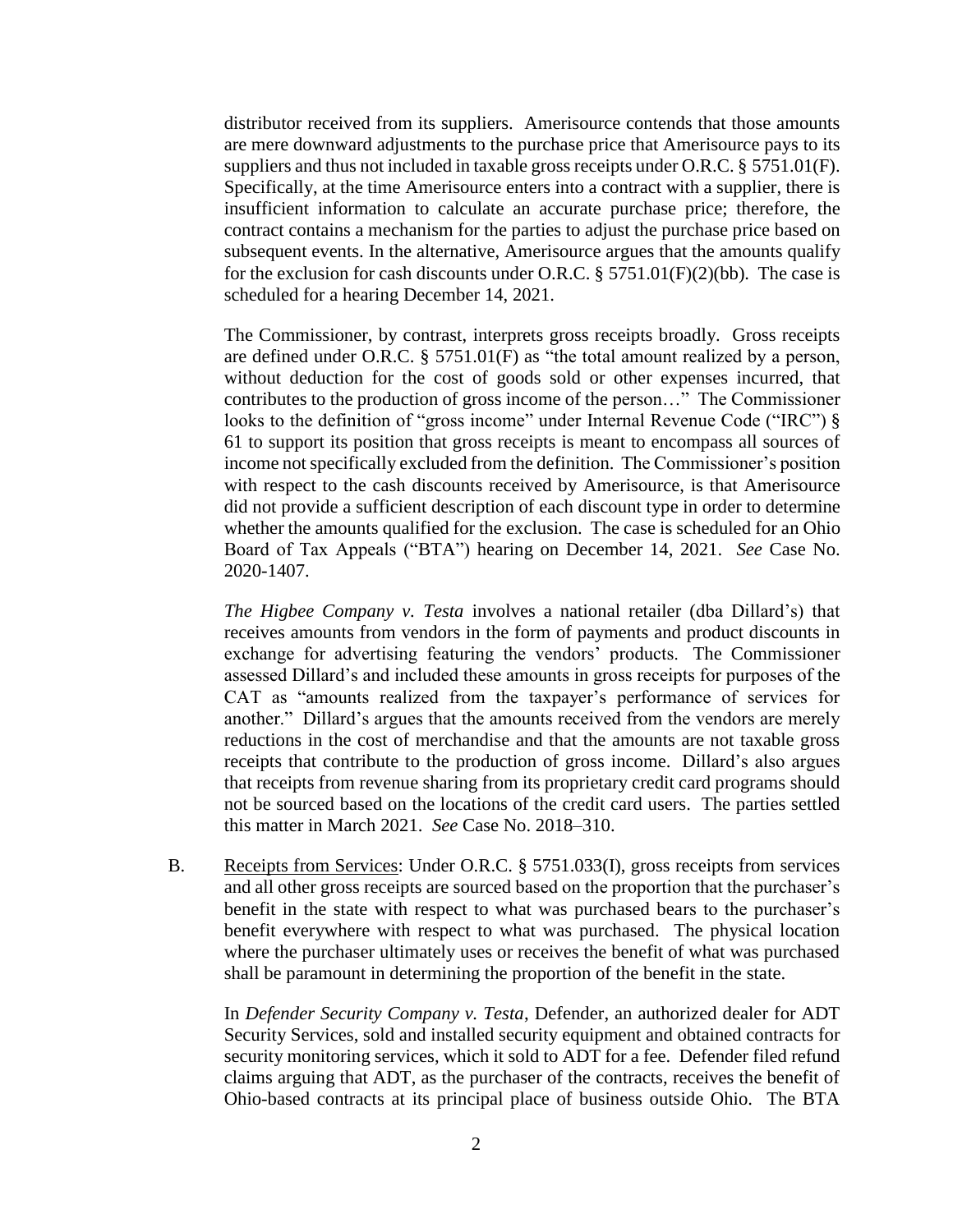upheld the Final Determination by the Ohio Department of Taxation (the "Department") that the receipts from Ohio-based contracts are sitused to Ohio, holding that "[t]he contracts would not exist without property in Ohio to be monitored and equipment located within such property in Ohio by which the monitoring is performed." The BTA also noted that several examples in the regulations supported its conclusion, including examples involving receipts from appraisal services, architecture services, and engineering services, all of which are sourced to Ohio if the property tied to such services is located wholly in Ohio. *See* Case No. 2016–1030 (BTA 2018). The Ohio Court of Appeals affirmed this decision and Defender Security appealed the decision to the Ohio Supreme Court.

On September 29, 2020, the Ohio Supreme Court reversed the Court of Appeals, holding that Defender's receipts from selling security contracts to ADT should have been sourced to ADT's principal place of business, which was outside Ohio. Importantly, the Court rejected the Commissioner's argument that Defender must, in essence, look through ADT's location and source the receipts to the location where ADT's residential customers received the benefit of the security contracts. Thus, the Court drew a clear distinction between the services that Defender provided to ADT (sitused to ADT's location) and the security monitoring services provided by ADT (sitused to the location of ADT's residential customer). *Defender Sec. Co. v. McClain*, Slip Opinion No. 2020-Ohio-4594.

- C. Receipts from Agency Relationships: Amounts acquired by an agent on behalf of another in excess of the agent's commission, fee, or other remuneration are excluded from taxable gross receipts. However the Department's position is that a lack of agency is presumed unless the agency relationship is explicitly stated in the contract. There are several cases pending at the BTA in which a taxpayer is seeking to establish that an agency relationship exists:
	- In *Apple, Inc. v. McClain* (BTA Case No. 2020-55), Apple argues that it is entitled to exclude a portion of its receipts from sales of various digital products such as eBooks, Apps, music, news service, and movies sold through its App Store and other digital content stores. Specifically, Apple argues that 70% of the receipts from those sales should be excluded because Aramark acted as an agent of the developers of those products in making the sales. Apple also argues that certain of its other sales were made to Qualified Distribution Centers such as Best Buy and PC Connection and thus should be excluded from taxable gross receipts to the extent those goods were ultimately sold outside Ohio. The case is scheduled for a hearing April 4, 2022.
	- In *Cavaliers Holdings, LLC v. McClain* (BTA Case No. 2020-55), the taxpayer enters into event agreements with promoters for events at Q Arena in Cleveland. The taxpayer enters into fixed fee contracts or formula-based fee contracts, which include a minimum fixed fee plus a percentage of receipts from ticket sales. In exchange, the taxpayer provides a lease to use the arena as well as ticket selling and other ancillary stadium services. For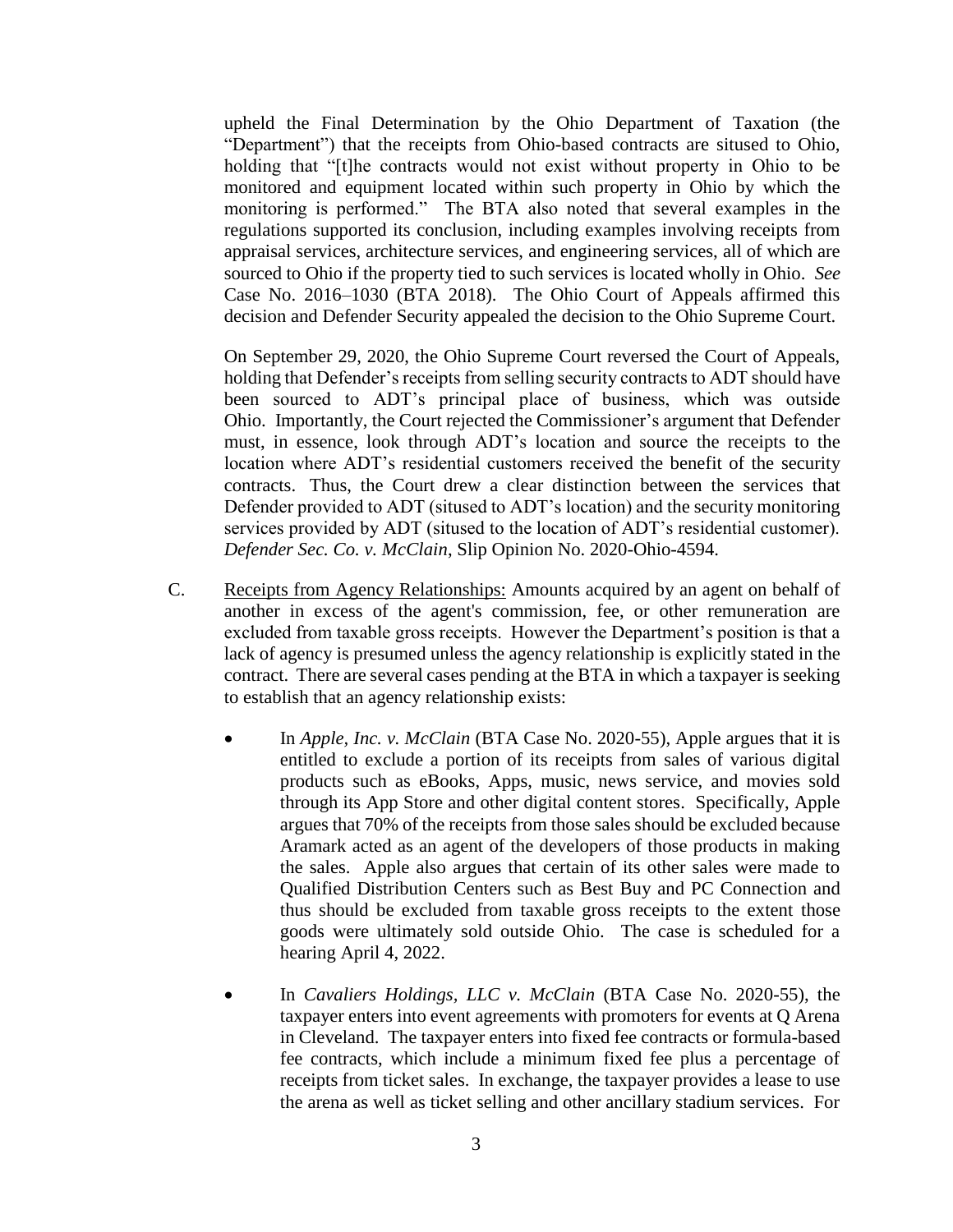both types of contracts, the Commissioner assessed CAT on all ticket sales (not just the rental fee).

The taxpayer is arguing that for fixed fee events, only the rental fee is included in taxable gross receipts. For formula-based contracts, the taxpayer argues that only the portion of ticket sales they retain after paying promoters is included in taxable gross receipts. In each case, the taxpayer argues that it did not realize gross income equal to 100% of the ticket proceeds. Alternatively, the taxpayer argues that it is entitled to exclude amounts that it received as an agent under O.R.C. § 5751.01 (F)(2)(l). The Commissioner takes a broader interpretation of gross receipts, and argues that the taxpayer does not qualify as an agent because the contract does not explicitly name the taxpayer as an agent. The case is scheduled for a hearing on December 8, 2021.

- In *Willoughby Hills v. Testa*, Willoughby purchased fuel products from Sunoco for resale and claimed it was the agent of Sunoco for purposes of selling the fuel products. Willoughby never took title to the fuel, which was shipped F.O.B. the loading facility of Sunoco directly to the retail gas station. Willoughby drafted the balance owed from the gas station, retained its commission and remitted the remaining balance owed to Sunoco, and argued that only the commission was a taxable gross receipt for purposes of the CAT. The BTA found Sunoco's "purported control over Willoughby insufficient to establish an agency relationship." In doing so, the BTA looked to the entirety of the distribution agreement between Willoughby and Sunoco. Specifically, the BTA found that Willoughby maintained control over its own employees and equipment. (The BTA found this despite the fact that under the sales agreement between Willoughby and Sunoco, Willoughby had to act in Sunoco's "best interests" by complying with Sunoco's "minimum standards" which dictate its business operations). *See* Case No. 2015–1069 (BTA 2015). The Ohio Supreme Court affirmed the BTA's decision on November 7, 2018.
- D. Scope of Taxable Gross Receipts. *Drummond Financial Services, Inc. v. McClain* (BTA 2020-700) involves a registered credit service organization (doing business as LoanMax) that offers lending services to consumers with a poor credit history. Drummond assists borrowers by issuing a guaranty on the borrower's behalf to a third party lender. The borrower in turn pays a finance charge to Drummond and grants a security interest in a motor vehicle to the lender. Drummond earns CSO recovery income, which Drummond claims is the loan repayment collected from the borrower. Drummond also earns repo sale proceeds, which are the proceeds from repossessed motor vehicles. Drummond is arguing that CSO recovery income and repo sale proceeds are not taxable gross receipts under O.R.C. § 5751.01(F) because the proceeds are not amounts realized and don't represent accessions to wealth. Rather, Drummond argues these amounts are reimbursements of expenses. In the alternative, Drummond argues that the amounts qualify for the interest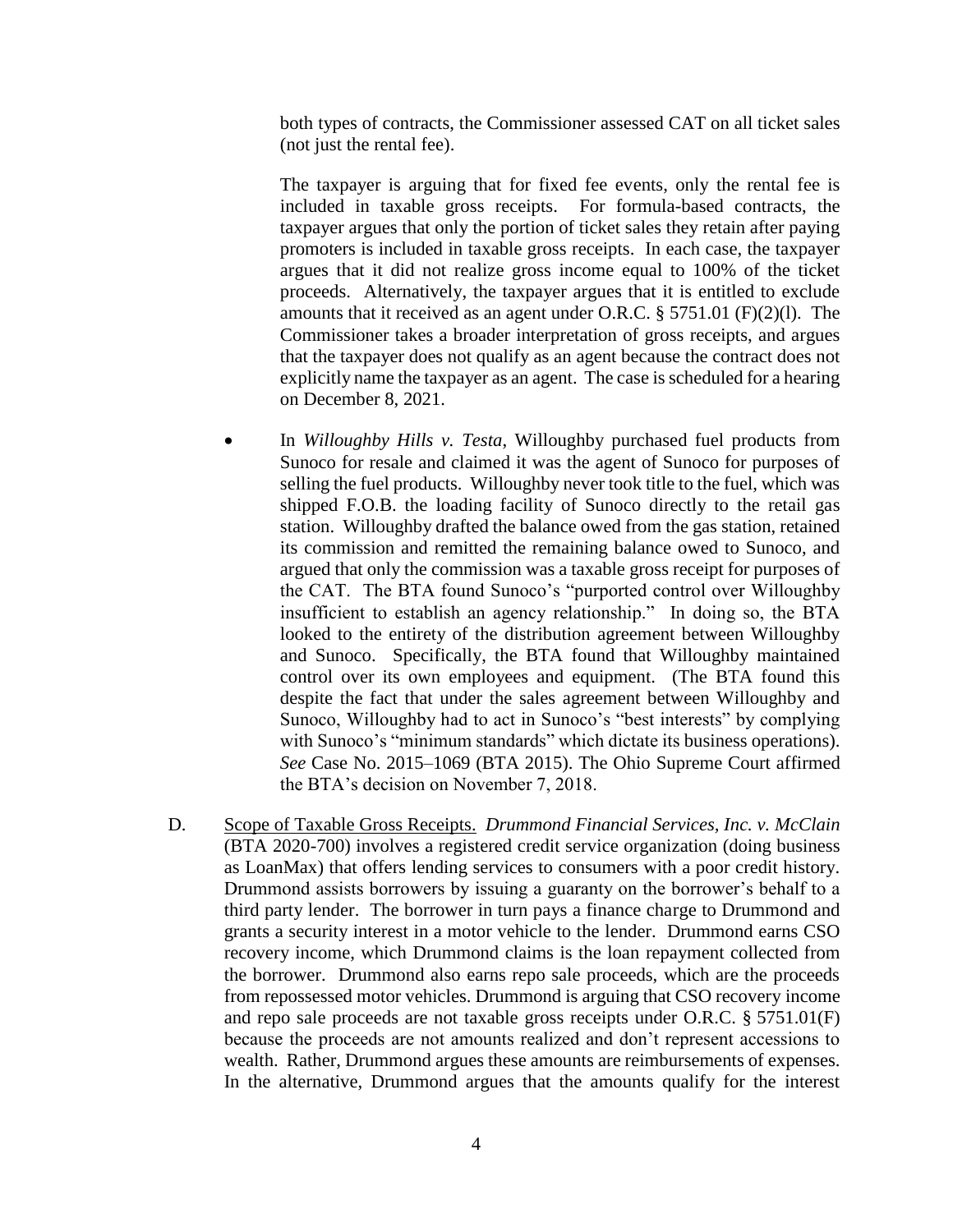exclusion under O.R.C. § 5751.01 $(F)(2)(a)$ , or repayment of principal on a loan under  $(F)(2)(e)$ .

The Commissioner interprets gross receipts broadly and analogizes these amounts as costs of goods sold or other expenses occurred. The Commissioner also disputes the exclusions for interest or repayment of principal because Drummond is not a lender. The case is scheduled for a hearing on November 30, 2021.

E. Ultimate Delivery of TPP: The CAT statute provides that receipts from sales of tangible personal property ("TPP") are sourced to the place at which the TPP is received. In the case of delivery by any means, sales of TPP are sourced to the location where the TPP is ultimately received after all transportation has been completed. In *U.S. Polyco, Inc. v. Testa*, the taxpayer argued that receipts from sales of the goods were sourced to Indiana because the customer received the goods in Indiana; specifically, the portion of the statute sourcing sales of TPP to ultimate destination did not apply because there was no delivery by the taxpayer. The Commissioner's position was that the location of ultimate delivery controls, regardless of who is responsible for the transportation. The taxpayer also argued that it did not have substantial nexus with Ohio and is not subject to the CAT. The case has been remanded to the Tax Commissioner. *See* Case No. 2016–346 (BTA 2017).

The Commissioner reached a different result in a series of recent final determinations in *Lexmark International, Inc. v. Testa*. *See* Case Nos. 2014–3669, 3701 (BTA 2014); *see also* Case Nos. 2015–2111, 13, 22 (BTA 2015). Lexmark shipped ink cartridges to a warehouse in Ohio owned by a third party, where the cartridges were stored until they were sold to Dell. Dell then directed the third party to ship the cartridges throughout the U.S. The Commissioner found that delivery ended in Ohio and, thus, all of Lexmark's sales were sourced to Ohio, rather than the ultimate destination.

In *BP America Inc. v. McClain* (BTA Case No. 2021-632), the issue is whether sales of gas that occur at pipeline meters in Ohio should be sourced to Ohio when the purchasers plan to take the gas outside Ohio. The purchasers include Philadelphia Gas Company, Boston Gas Company, New Jersey Natural Gas Company, and Brooklyn Union Gas Company. The Commissioner's position is that the sales are properly sitused to Ohio because the purchasers receive the product in Ohio, notwithstanding the fact that the purchaser's customers may receive the product elsewhere. The taxpayer also argues that pass-through charges that it receives for shipping natural gas on pipelines should be removed from taxable gross receipts because the taxpayer acted as an agent. The case is scheduled for a hearing January 10, 2022.

In *CSX Transportation, Inc. v. McClain* (BTA Case No. 2021-575), the taxpayer argues that it is not a "motor carrier" subject to O.R.C.  $\S 5751.033(G)$ , which situses receipts from transportation services by motor carriers in proportion to the mileage traveled on roadways and railways in Ohio. Instead, the taxpayer argues that that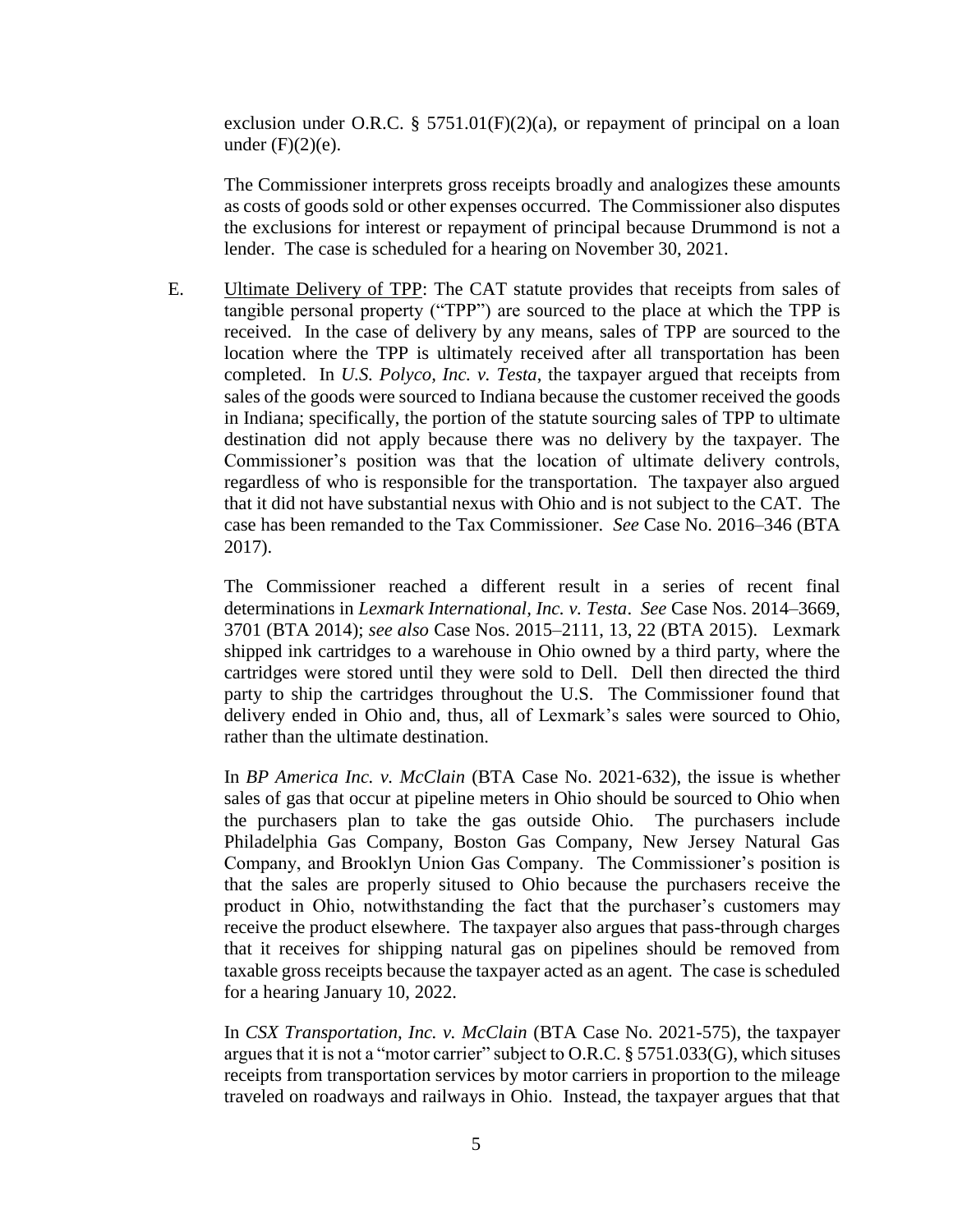it is a railroad not covered by subsection (G), but rather subject to the catch-all provision in subsection (I) of the statute providing that "all other receipts" are sitused to the physical location where the purchaser ultimately uses or receives the benefit of what was received. The case is scheduled for a hearing June 22, 2022.

*XPO Logistics Inc. v. McClain* (BTA Case No. 2021-533) involves a related issue. The taxpayer sitused its receipts from transportation services based on the mileage ratio under O.R.C. § 5751.033(G). The auditor disallowed from the ratio miles driven by third party motor carriers subcontracted by the taxpayer. The case is scheduled for a hearing July 19, 2022.

*VVF Intervest, LLC v. McClain* (BTA Case No. 2019-1233) involves a manufacturer of bar soap and other personal products. The products are manufactured and stored at VVF's Kansas City facility before an agent transports the products to an Ohio logistics center, the products are then shipped from the logistics center to multiple states. The Commissioner found that the products were ultimately received in Ohio, while VVF argued that either (1) the receipts should be sourced to Kansas where the goods are transferred to a shipping agent, or (2) the receipts should be sourced to the location of the ultimate retailers that receive the goods, 97% of which are outside Ohio. The case is scheduled for a hearing on January 18, 2022. *See* BTA Case No. 2019-1233.

In *GameStop, Inc. v. McClain*, however, the Commissioner found that a GameStop affiliate that sold products to GameStop at its Kentucky distribution center must situs its sales to Ohio in a proportion equal to GameStop's total Ohio sales. Although the affiliate did not keep records of the location to which its goods were shipped, the Commissioner found that its estimation approach was a "reasonable, consistent, and uniform alternative." GameStop also challenged the Commissioner's refusal to allow a retroactive consolidated return election, which would allow it to exclude all intercompany receipts. The parties settled this matter in September 2021. *See* BTA Case No. 2019-700.

*Electrolux Home Products, Inc. v. McClain* involves a wholesaler of goods that shipped its products to Sears' regional distribution center in Ohio. Electrolux claims the goods were then shipped outside Ohio, and, thus, were ultimately received by the customer outside Ohio in accordance with O.R.C. § 5751.033(E). Electrolux also claims that the Commissioner's requirement that the wholesaler have knowledge of the ultimate destination at the time of shipment is not required by the statute. The Commissioner's position is that because Electrolux does not have knowledge of the ultimate destination at the time of shipment, the receipts from the sale of the goods must be sourced to the location of the distribution center in Ohio.

*Greenscapes Home and Garden Products, Inc. v. Testa* involves a wholesaler of lawn and garden products that made sales to big box retailers such as Home Depot and Lowes. Greenscapes sells its products to retailers by loading its product onto the retailers' preferred mode of transportation at its Georgia location while also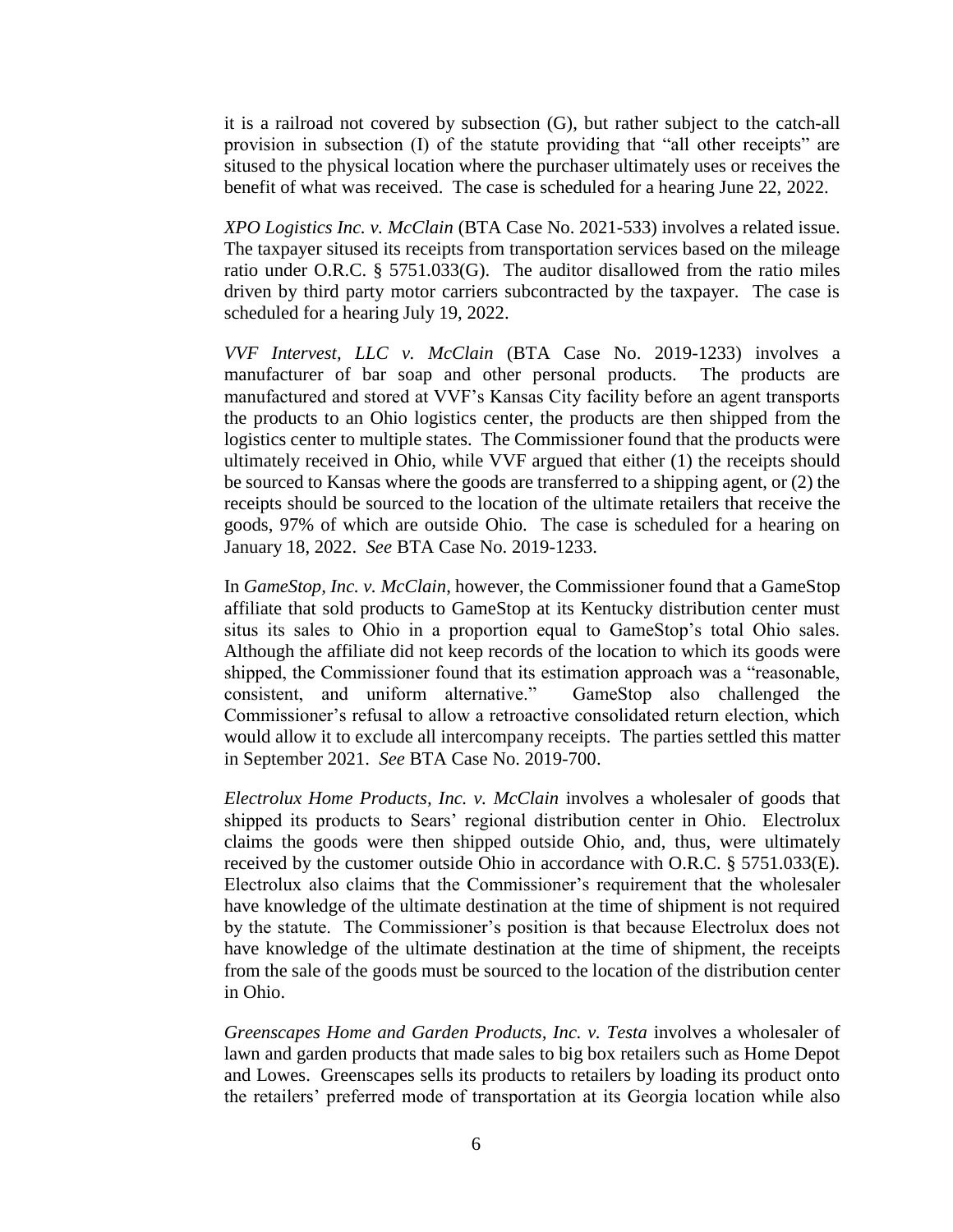providing a ship-to address to the truck driver. The product becomes the customer's property as it crosses the dock to the truck. Because Greenscapes could not prove that any of the products with a ship-to address in Ohio were ultimately shipped outside Ohio, the BTA sustained the Commissioner's assessment with respect to those receipts. *See* Case No. 2016–350 (BTA 2017). Greenscapes appealed the BTA decision to the  $10<sup>th</sup>$  Circuit Court of Appeals, where it is also arguing that it lacks nexus with Ohio because its only connection to Ohio is through a common carrier paid for by its customers. The Ohio Court of Appeals for the 10th Appellate District affirmed the BTA's ruling on February 7, 2019. The 10th District Court of Appeals affirmed the Board's decision in *Greenscapes Home and Garden Products, Inc. v. Testa*, 2019-384, and the Ohio Supreme Court did not accept Greenscapes' appeal for review. Greenscapes filed new appeals at the BTA for periods in 2017-2018, which settled in April 2020. (After Greenscapes filed its initial appeal at the Court of Appeals, the Ohio General Assembly recently restored an appeal as of right for all BTA decisions to the Ohio Supreme Court.) *See* BTA 2019-1514 et al.

Finally, *Mia Shoes, Inc. v. McClain* involves a footwear wholesaler headquartered in Miami (Mia) that sells its products to customers such as DSW and Macy's, which have distribution centers in Ohio. The BTA found that Mia failed to meet its evidentiary burden to establish that Mia's products were ultimately delivered to retail locations outside Ohio. Mia's evidence consisted of detail providing the percentage of each customer's retail locations that were in Ohio. Mia appealed the BTA decision to the Ohio Supreme Court, where it was dismissed for failure to file a brief. *See* Case No. 2019-1241. Mia Shoes has filed a subsequent appeal involving similar issues. *See* BTA Case No. 2021-1381.

- F. Auto Finance Receipts: In *Hyundai Motor Finance Company v. Testa*, Case No. 2015–785 (BTA July 6, 2015), the BTA considered whether the following types of receipts are subject to CAT:
	- Receipts from the sale of vehicles held for lease at the end of the lease term: Receipts from the disposition of capital assets (within the meaning of IRC § 1221) or property used in a trade of business (within the meaning of IRC § 1231) are excluded from tax. Hyundai is taking the position that vehicles that it owns and leases to consumers constitute property used in its trade or business under IRC § 1231. The Department claims the sales of vehicles are not property covered by IRC § 1231 because the vehicles are dual purpose property (simultaneously available for either lease or sale) and thus not § 1231 assets. Hyundai disputes that the vehicles are offered for lease and sale simultaneously.
	- Subvention payments from auto manufacturers: Receipts from interest are excluded from tax. The Department claims that reimbursements received from manufacturers for the difference between market-rate and belowmarket interest are subsidies, not interest, because Hyundai never borrowed any amount on which interest could be charged. Hyundai also claims that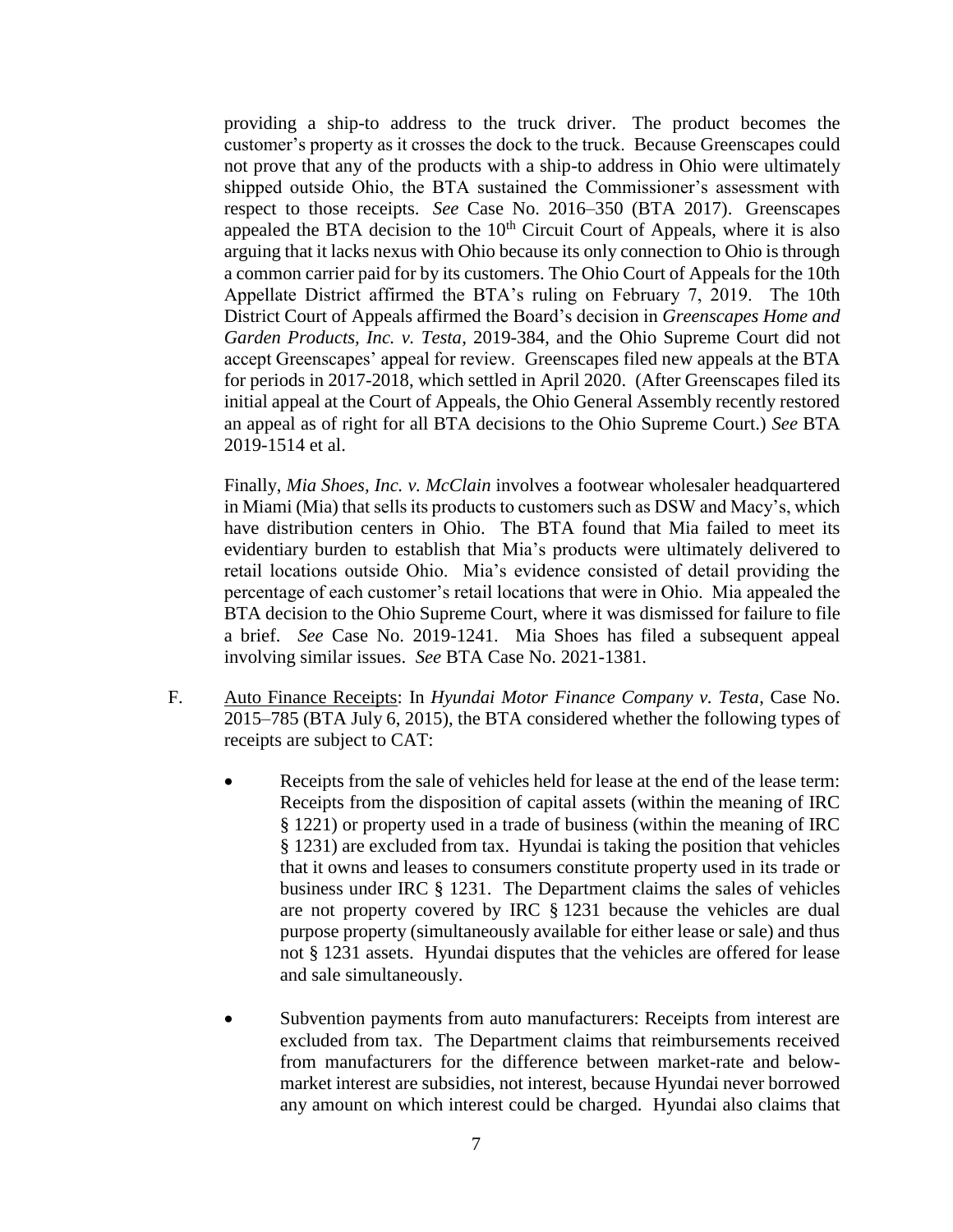the subvention payments should be sourced to the manufacturer's headquarters, not the location of the subvention program market.

 Receipts from securitization transactions: The Department treated receipts from sales of retail installment contracts to wholly-owned special purpose entities as subject to the CAT. Hyundai argued that the sales of the contracts were financing transactions, not sales, and they did not contribute to gross income. Alternatively, they argued that the receipts should be excluded as interest or receipts from the sale of I.R.C. § 1221 or § 1231 assets.

In a decision issued February 6, 2020, the BTA reversed the assessment against Hyundai and held that: (i) sales of vehicles at the end of a lease term qualify for the exclusion for receipts from the sale of IRC § 1221 or § 1231 assets, (ii) subvention receipts qualify for the interest exclusion, and (iii) receipts from securitization transactions are not taxable gross receipts. In reaching this decision, the BTA relied heavily on the treatment of transactions and payments for federal income tax purposes and accounting purposes in accordance with GAAP.

In *Nissan North America, Inc. v. Testa* (BTA 2016–1076), Nissan argued similar substantive issues as Hyundai, described above. Nissan also contested the Department's denial of Nissan's request to be treated as a consolidated filing taxpayer on a retroactive basis, because the denial (a) is arbitrary and capricious and violates due process of law, (b) violates equal protection to the extent the request was granted to other similarly situated taxpayers, and (c) consolidated filing is consistent with Nissan's federal income tax accounting methods, as required by O.R.C. § 5751.01(F)(4). Finally, Nissan is arguing that if it is not treated as a consolidated filing taxpayer, the imposition of tax on intercompany transactions is contrary to the statute because such receipts do not result in "gain, profit, or income" or "contribute[] to the production of gross income."

The BTA granted Nissan's request for a retroactive consolidated application, and found that the Commissioner abused his discretion in failing to grant the election. The BTA focused on the fact that Nissan (a) made its request in writing and on the form prescribed by the Commissioner, and (b) Nissan's failure to make the election prospectively was a mistake, which was apparent from the substance of Nissan's return. The case was not appealed by the Commissioner. *See* Case No. 2016–1076.

G. Federal Preemption**:** In *Health Net Federal Services LLC v. Testa*, Health Net was arguing that the imposition of CAT on receipts from TRICARE, the government program providing healthcare to military families, was preempted by Federal law precluding states from imposing premium taxes or similar taxes on health insurance carriers or plan managers with respect to TRICARE receipts. The Commissioner denied Health Net's refund request, taking the position that the CAT was not a similar tax to a premiums tax, and also that the CAT was a broad-based tax similar to the broad-based taxes on income or profit that are carved out of the Federal preemption statute. Health Net was also arguing that its TRICARE receipts were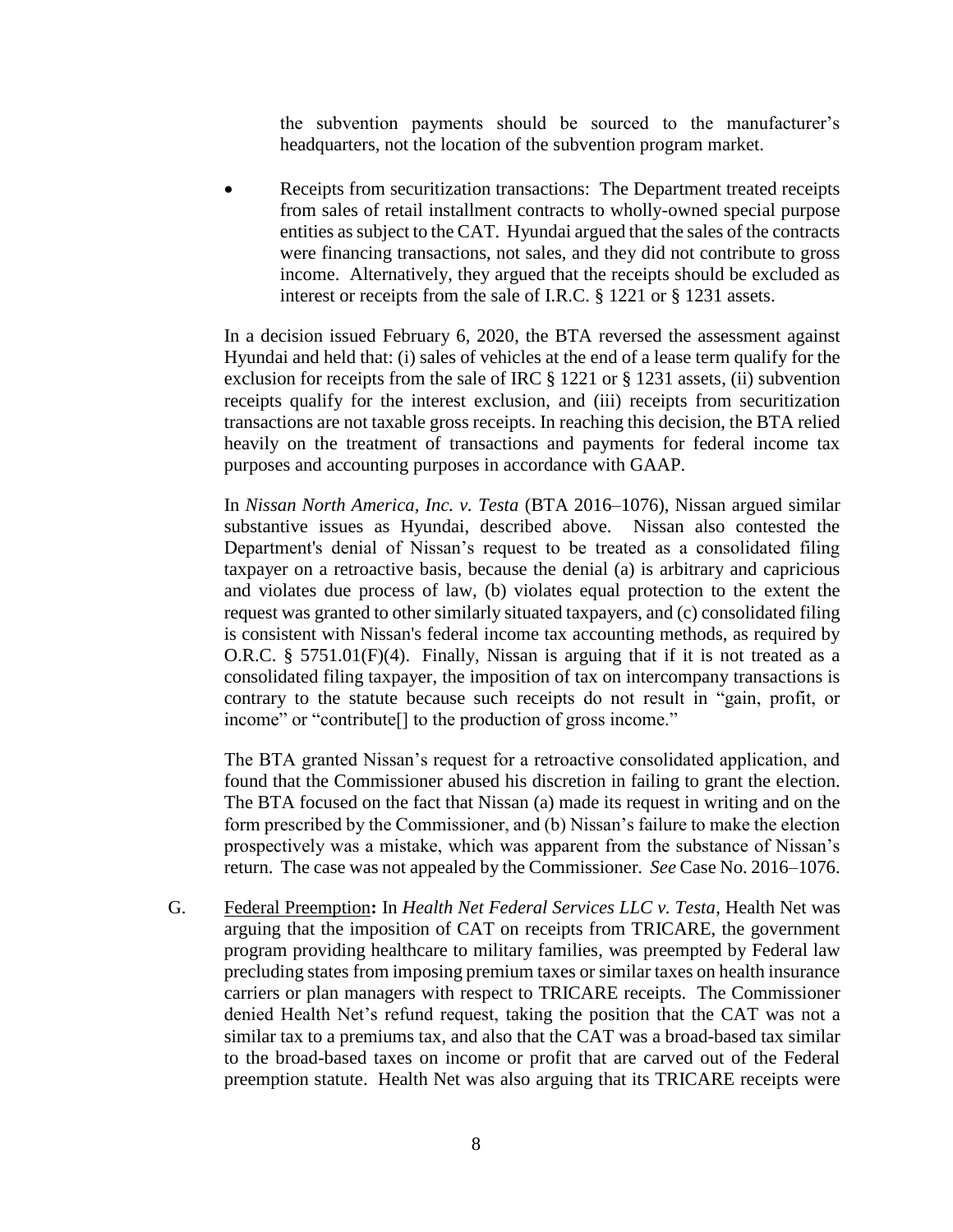mere reimbursements and not gross receipts that contributed to the production of income. The parties settled this matter. *See* Case No. 2018–495.

- H. Sourcing Flight Miles: In *United Parcel Service, Inc. v. Testa* (BTA 2016–917), United Parcel Service ("UPS") argued that the apportionment numerator used to calculate Ohio CAT receipts may only include miles for flights where the origin or destination is in Ohio. UPS argued that taking account flyover miles —where a flight merely passes over Ohio en route to a destination outside the state— was contrary to the statute and violated the Commerce Clause of the U.S. Constitution because those flights had no connection to Ohio and made no use of Ohio facilities, services, or employees. The parties have settled the appeal.
- I. Nexus Physical Presence: The Ohio Supreme Court upheld the CAT's \$500,000 factor-presence nexus test in the face of a Commerce Clause challenge in *Crutchfield Corp. v. Testa*, Docket No. 2015-0386. In *Crutchfield*, the court held that the Commerce Clause does not impose a physical-presence requirement for gross-receipts taxes, like the CAT. In so holding, the court determined that the CAT should be reviewed as though it were an income tax. This determination reaffirms that taxpayers may have an opportunity to apportion the CAT to reflect only the activities within Ohio. The taxpayers argued that the CAT statute was unconstitutional on its face because it lacked the in-state presence requirement of the substantial nexus standard of the Commerce Clause. They also argued that the statute was unconstitutional as applied because there was no physical presence in Ohio and no activities were performed by the taxpayers in Ohio.

The court's opinion was authored by Justice O'Neill, and was joined by Chief Justice O'Connor and Justices Pfeifer, O'Donnell, and French. The court, after clarifying that the Taxpayers properly raised both an as-applied and facial challenge to the CAT, reviewed whether the \$500,000 threshold met the constitutional requirements of the Commerce Clause.

In order for a state tax to be constitutional, it must satisfy the four-prong test articulated by the U.S. Supreme Court in *Complete Auto Transit v. Brady*. This test requires that a tax (1) is applied to an activity with a substantial nexus with the taxing state; (2) is fairly apportioned; (3) does not discriminate against interstate commerce; and (4) is fairly related to the services provided by the state. The Crutchfield case involves only the "substantial nexus" prong of *Complete Auto*, and specifically whether the U.S. Supreme Court's decision in *Quill Corp. v. North Dakota*—requiring a physical presence for the imposition of sales and use taxes applied to the CAT.

The Taxpayers argued that they could not be subject to CAT based solely on their volume of Ohio sales. In support of that argument, the Taxpayers asserted that the U.S. Supreme Court has always required a taxpayer to be physically present in the taxing state for that state to impose a tax measured on gross receipts. And without a physical presence, a taxpayer cannot have nexus merely through sales in excess of a statutory threshold alone.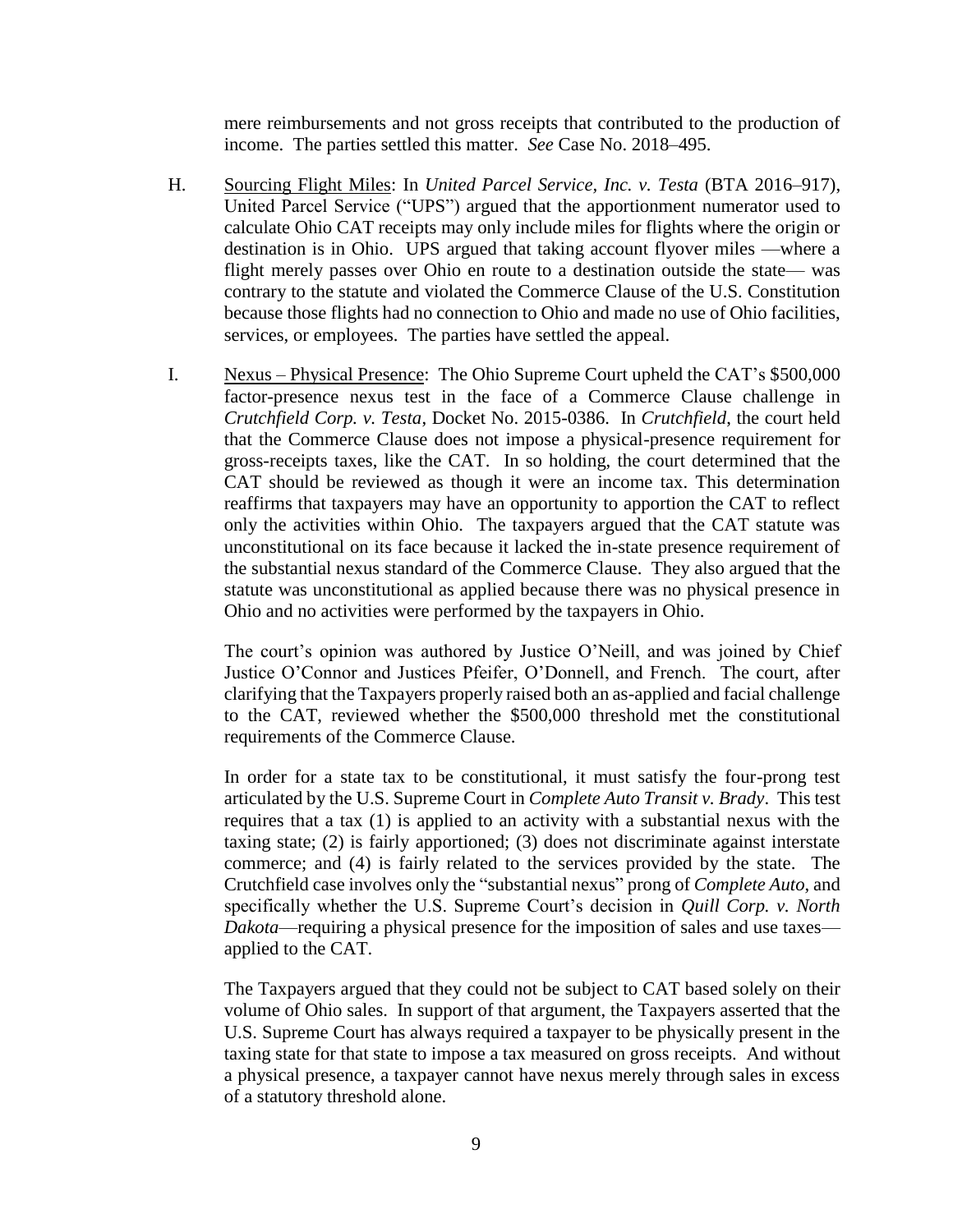The court rejected this argument, holding that *Quill* has not—and should not—be extended beyond sales and use taxes: "Quill's holding that physical presence is a necessary condition for imposing the tax obligation does not apply to a businessprivilege tax such as the CAT, as long as the privilege tax is imposed with an adequate quantitative standard that ensures that the taxpayer's nexus with the state is substantial." The court turned to the majority opinion in *Quill* for this proposition:

- "[W]e have not, in our review of other types of taxes, articulated the same physical-presence requirement that *Bellas Hess* established for sales and use taxes."
- "[O]ur cases subsequent to *Bellas Hess* and concerning other types of taxes [did not] adopt[] a similar bright-line, physical-presence requirement. . . ."
- "[O]ur reasoning in those cases does not compel that we now reject the rule that *Bellas Hess* established in the area of sales and use taxes."

But the court could not dismiss the Taxpayers' nexus challenge simply by distinguishing *Quill*. This is because the Taxpayers also argued that another U.S. Supreme Court decision—*Tyler Pipe Industries, Inc. v. Washington State Department of Revenue*—required a physical presence for the imposition of a gross receipts tax. In this case, the U.S. Supreme Court reviewed Washington's Business and Occupation Tax, a gross receipts tax similar to the CAT. The Court held that an out-of-state seller had sufficient nexus with Washington to satisfy the "substantial nexus" prong, even though the taxpayer had no office, property, or employees in the state. Nexus existed because of Tyler Pipe's use of independent contractors to "establish and maintain a market in this state for the sales."

In the present case, the Taxpayers argued that *Tyler Pipe* stands for the proposition that even if a taxpayer itself is not present in the taxing state, the use of independent contractors that are physically present is sufficient to create nexus if those independent contractors engage in activities to "establish or maintain" the taxpayer's market for sales. Accordingly, they argued that the only way they could be subject to the CAT was through their own physical presence or the presence of third parties "establishing or maintaining its market" within Ohio on their behalf. The court also rejected this argument:

The most accurate characterization of *Tyler Pipe* . . . is that a taxpayer's physical presence in a state constitutes a sufficient basis for the state to impose a business-privilege tax. We conclude that in construing *Tyler Pipe*, it is unwarranted to leap from the principle that physical presence is a sufficient condition for imposing a tax to the logically distinct proposition that physical presence is a necessary condition to impose the tax.

By disposing of the taxpayers arguments based on both *Quill* and *Tyler Pipe*, the court concluded that a physical presence is not required in Ohio to impose the CAT.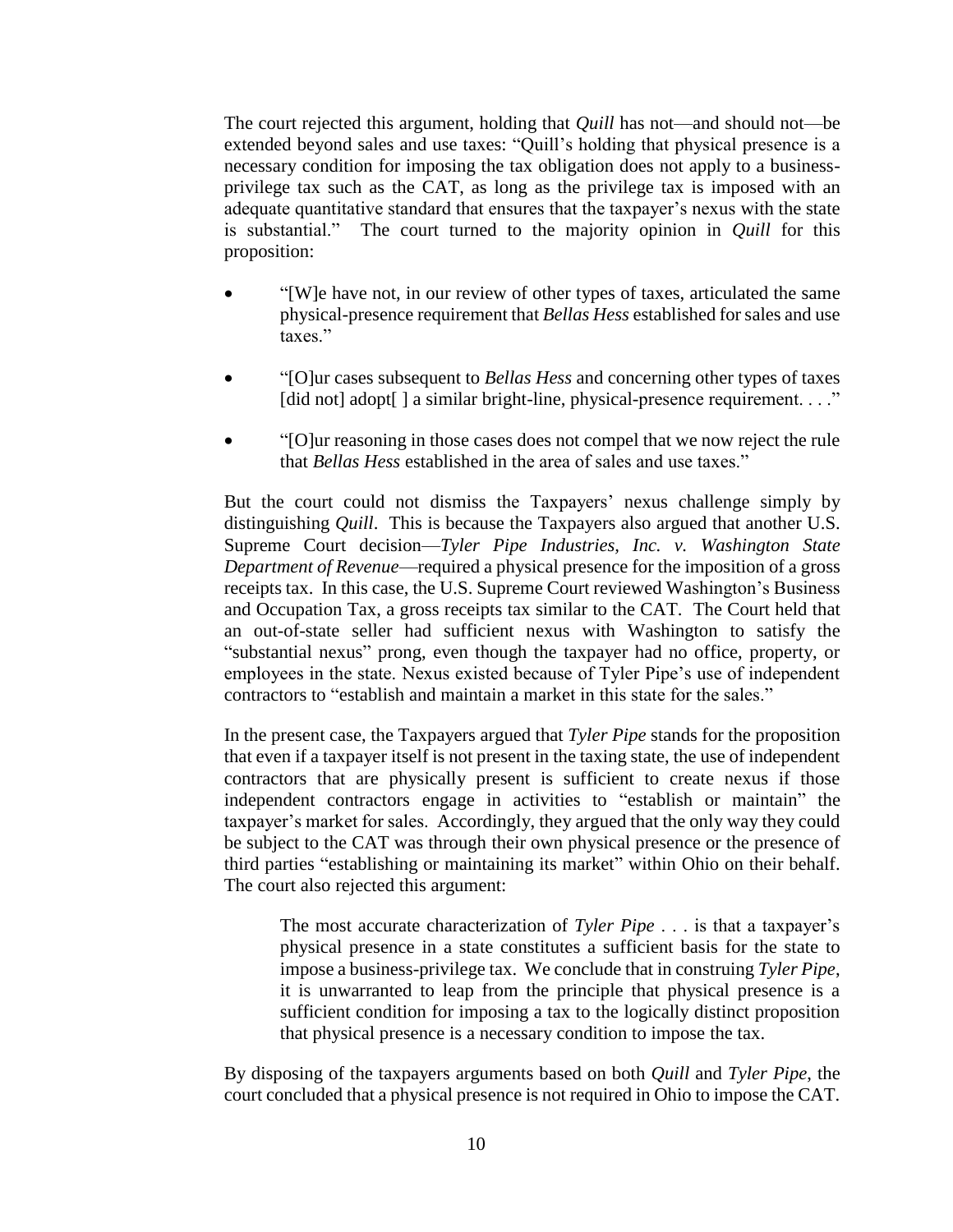The only remaining question, then, was whether the \$500,000 sales-receipts threshold ensures that the Taxpayers have a substantial nexus with Ohio.

The court explicitly held that the CAT sales threshold satisfied the substantial nexus prong of *Complete Auto*: "We hold that the \$500,000 sales-receipts threshold complies with the substantial-nexus requirement of the *Complete Auto* text." In reaching this conclusion, the court relied on a balancing test articulated in *Pike v. Bruce Church*. This balancing test provides that when a state statute "regulates" even-handedly to effectuate a legitimate local public interest, and its effects on interstate commerce are only incidental, it will be upheld unless the burden imposed on such commerce is clearly excessive in relation to the putative local benefits." In order for the CAT to pass this balancing test, the \$500,000 threshold must not impose "excessive burdens" on interstate commerce. The court, without any substantial analysis, concluded that it did not, and was therefore a sufficient proxy to determine whether the Taxpayers had a "substantial nexus" with Ohio.

#### II. SALES AND USE TAXES

A. Nexus: On July 18, 2019, Ohio enacted legislation that created new requirements for certain remote sellers and marketplace facilitators. Effective Aug. 1, 2019, an out-of-state retailer will have substantial nexus with Ohio if, in the current or previous calendar year: (i) it has gross receipts exceeding \$100,000 from sales in Ohio; or (ii) it has 200 or more separate sales transactions in O.R.C.  $\S$  5741.01(I)(2)(g)-(h). The requirements are the same for marketplace facilitators effective Sept. 1, 2019. The new legislation amends the previous economic nexus standard of \$500,000.

# **Background**

Ohio House Bill 49 required Internet sellers with more than \$500,000 of annual Ohio gross receipts to collect sales tax on sales to Ohio customers. *See* H.B. 49 § 49 5741.01(I)(2)(h), (i) (effective Sept. 29, 2017).

Thereafter, the Department issued a revised version of a prior information release—ST 2001–01—that described Ohio's new nexus standard under House Bill 49 generally, and the implications of that standard for sales and use tax purposes. In particular, ST 2001–01 provided a list of activities, such as soliciting sales in Ohio, delivering property to Ohio, or negotiating franchising or licensing agreements with Ohio customers, which create nexus for out-of-state sellers. However, ST 2001–01 provided that the Department would not require taxpayers to collect and remit tax if the out-of-state seller's contacts were limited to one of a series of "safe harbor" activities. In the revised version of ST 2001–01, the Department also promised that a separate information release would be issued that focused specifically on the software and network nexus provisions of House Bill 49. The Department wasted no time in fulfilling that promise—issuing ST 2017–02 within a week of the revised version of ST 2001–01.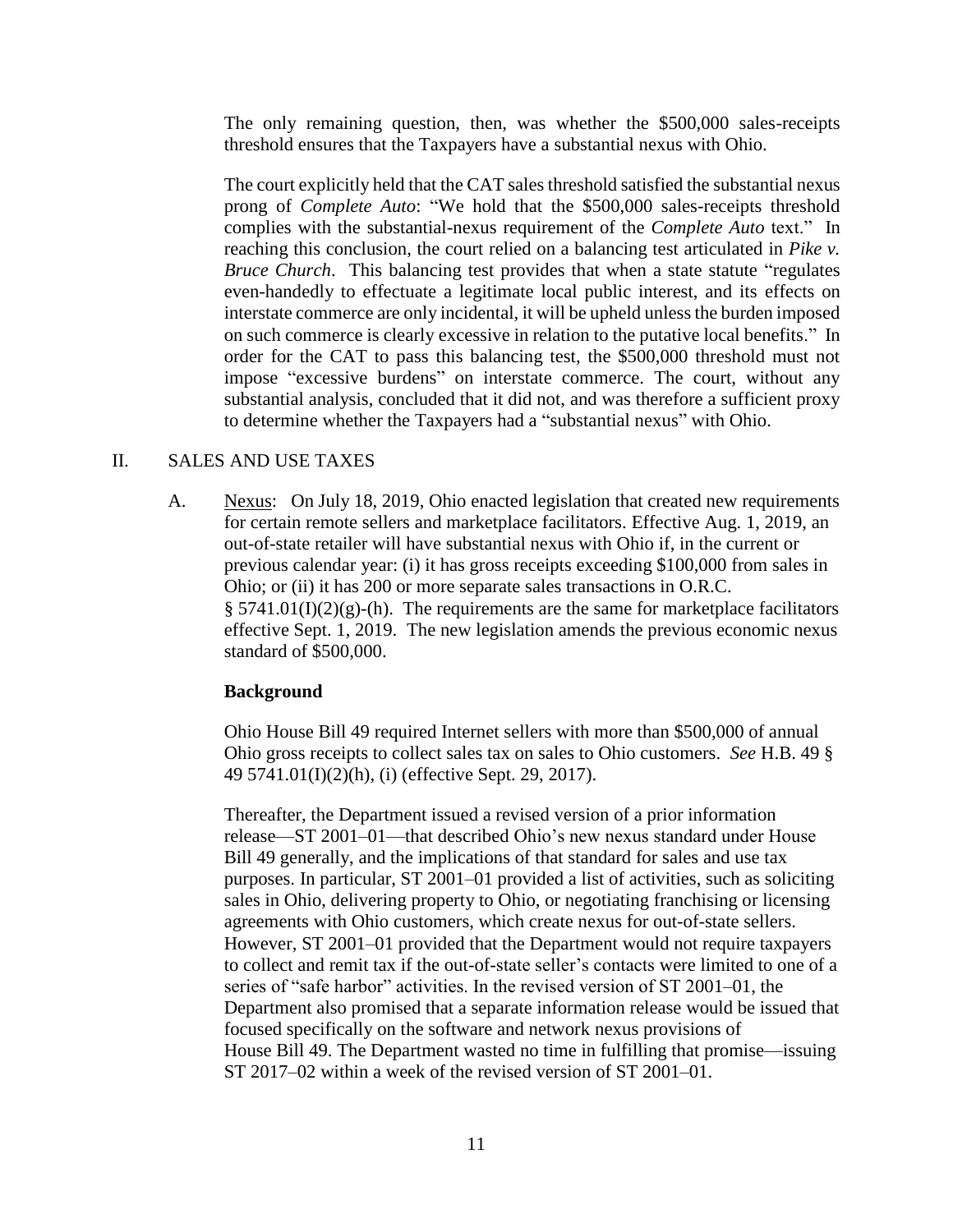House Bill 49 was challenged in *American Catalog Mailers Association v. Joseph W. Testa*, Franklin Cty., Ohio Ct. Com. Pl., No. 17-CV-11440. The retail trade group's case was filed in December 2017. The trade group argued that Ohio's statute was unconstitutional under the commerce and due process clauses and violated the federal Internet Tax Freedom Act. On December 18, 2018, the American Catalog Mailers Association voluntarily withdrew its lawsuit challenging Ohio's economic nexus legislation.

Supreme Court of Ohio Issues Decision on Employment Services: The Ohio Supreme Court issued a decision in *Accel Inc. v. Testa*, in which it determined that some of a taxpayer's purchases of employment services were not subject to Ohio sales tax, because those purchases fell within an exception for services provided under permanent contracts of at least one year ("Permanent Exception"). *See* 2017 WL 6048460 (Ohio Dec. 6, 2017). The Permanent Exception may provide a sales tax reduction opportunity for any Ohio taxpayer purchasing employment services for a period of at least one year.

#### **Background**

Ohio imposes sales and use tax on a taxpayer's purchases of "employment services" from a service provider. However, unlike other states—including Pennsylvania that only impose sales and use tax on the service fee, Ohio imposes tax on any reimbursement of the wages paid to the supplied personnel by the service provider, plus any markup. Under O.R.C. § 5739.01(JJ), "employment services" are defined as: providing or supplying personnel, on a temporary or long-term basis, to perform work or labor under the supervision or control of another, when the personnel so supplied receive their wages, salary, or other compensation from the provider of the service.

By contrast, employment services do not include: acting as a contractor or subcontractor, Medicare and health care services, permanent contracts of at least one year, or employment services supplied by members of an affiliated group to other group members.

#### **Transactions at Issue and Court's Decision**

The taxpayer in the *Accel* case ("Accel") assembles gift sets, including health and beauty products for major retailers such as Bath & Body Works and Victoria's Secret. Accel purchased employment services from Resource Staffing and Manpower (collectively, the "Vendors"). The BTA concluded that Resource Staffing supplied employees on a permanent basis to Accel and, as a result, Accel's purchases of employment services from Resource Staffing were not subject to tax. Accel did not present sufficient evidence for the BTA to determine whether Manpower provided employees to Accel on a permanent basis.

The BTA's determinations concerning the employees provided by both Vendors were at issue in the appeal to the Ohio Supreme Court. (The Tax Commissioner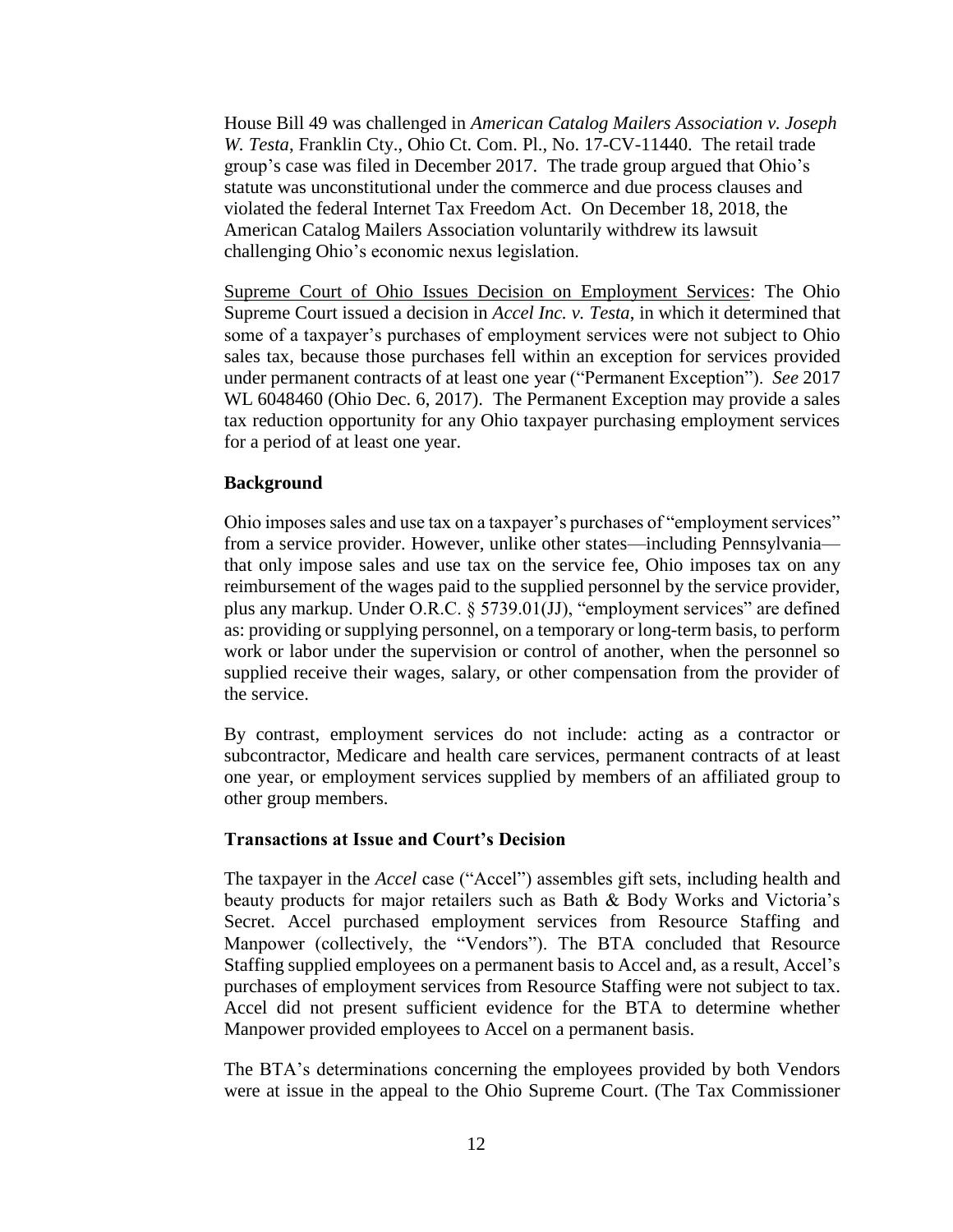contested the BTA's finding with respect to the employees Resource Staffing provided, and Accel challenged the BTA's finding concerning the employees that Manpower provided.)

#### **Employees from Resource Staffing**

The Commissioner argued that Accel's transactions with Resource Staffing did not meet the Permanent Exception because its contract with Resource Staffing did not contain a provision showing that Resource Staffing provided the employees for a period of at least one year. In rejecting the Commissioner's argument, the Ohio Supreme Court relied on prior precedent, looking to the facts and circumstances of each employee relationship, rather than merely considering the explicit language in the contract. *See Bay Mechanical & Electrical Corp. v. Testa*, 978 N.E.2d 882 (Ohio 2012); *H.R. Options, Inc. v. Zaino*, 800 N.E.2d 740 (Ohio 2004).

Specifically, the court noted that in prior cases it developed a two-prong test for determining whether a vendor supplies employees to a taxpayer on a permanent basis:

- The contract does not specify an ending date; and
- The employee must not be provided as a substitute for a current employee who is on leave, or to meet seasonal or short-term workload needs.

Applying that test, the court affirmed the BTA's decision concerning the employees from Resource Staffing. This was despite the fact that some of these workers were seasonal workers. The court reconciled this fact concerning the seasonal workers with its prior precedent by stating that the "distinction between seasonal or shortterm-workload employment and more regular employment is one of degree, not kind." *See Accel, Inc. v. Testa*, 2017 WL 6048460 (Ohio Dec. 6, 2017). Because Accel continually brought back the same workers to handle the extra work needed during the ebbs-and-flows of its business, the court concluded that these workers were not seasonal workers.

# **Employees from Manpower**

The court rejected Accel's argument that the BTA erred in finding that Accel's transactions with Manpower fell within the Permanent Exception. That's because Accel did not have a written agreement with Manpower. Instead, Accel provided only an affidavit from its CEO in order to establish that it contemplated a long-term relationship with Manpower. Without a written contract, the Ohio Supreme Court found that the BTA's failure to apply the Permanent Exemption to Accel's purchases from Manpower was reasonable.

# **Takeaways**

The Ohio Supreme Court's decision in the *Accel* case will affect many taxpayers. Appeals are currently pending administratively and at the BTA involving the scope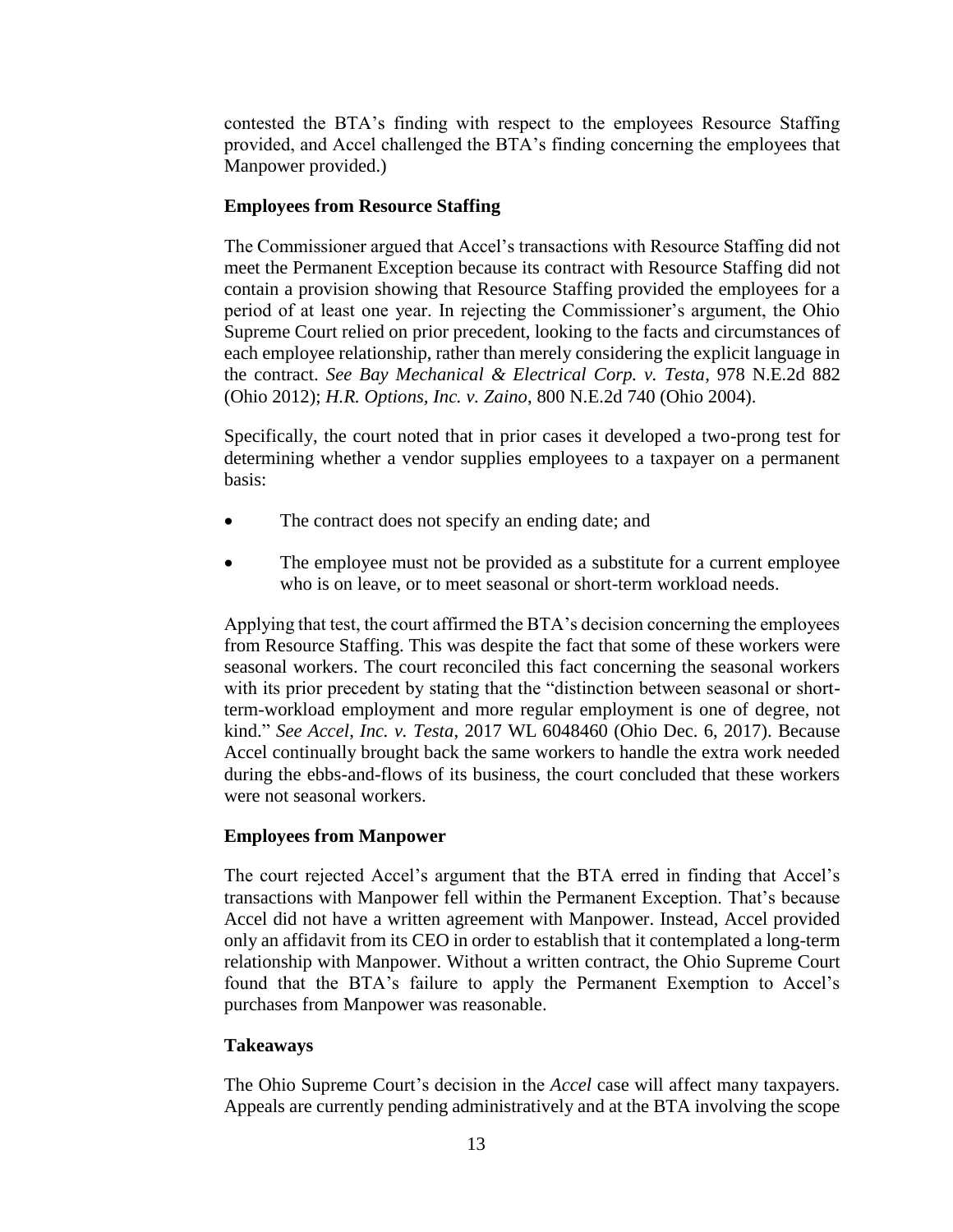of the Permanent Exception. Here are some takeaways from the Ohio Supreme Court's decision:

- The decision indicates that to qualify for the Permanent Exception, a business purchasing employment services needs to have a written contract in place with a service provider.
- If a business purchasing employment services has a written contract in place with a service provider and the contract does not specify an ending date, the services provided under the contract may qualify for the Permanent Exception, even if the contract does not contain any "magic words" specifying that the employees are being assigned on a permanent basis.
- Even if a business purchases employee services on a seasonal or short-term basis, the services may still qualify for the Permanent Exception.
- B. Recent Litigation
	- 1. More Employment Service Contracts Litigation: As we note in Section I.A above, taxpayers have recently sought to challenge the Department's narrow interpretation of the Permanent Exception for employment service contracts. Complaints filed at the BTA indicate that these challenges are continuing. *See ABA Insurance Servs., Inc. v. Testa*, Case No. 2015–183 (BTA 2015); *Kal Kan Foods Inc. v. Testa*, Case No. 2015–743 (BTA 2015). Both claims concern the Permanent Exception. (*Kal Kan* also involves a service provider supplying what the taxpayer contends are contractors and subcontractors—which are not taxable employment services.)

The BTA remanded *ABA* to the Commissioner. In *Kal Kan* the BTA did not decide the case on the Permanent Exception because it determined that Kal Kan's contract with its service provider was not an "employment services" agreement. Specifically, the BTA stated that an "employment service" agreement must meet three separate requirements—(1) providing personnel; (2) under the supervision or control of another; and (3) the personnel must receive wages from the provider of the service. Here, the BTA found that Kal Kan did not have control over the service provider's workers. The BTA found that Kal Kan and the service provider "purposefully enter[ed] into a contract adopting an on-site management model" at Kal Kan's facilities. The on-site management model allowed the service provider to conduct orientation, performance reviews, and the dayto-day management of the employees it provided to Kal Kan. As a result, Kal Kan did not have control over the service provider's workers, and the BTA decided that the contract between Kal Kan and the service provider was not an "employment services" agreement. The Tax Commissioner appealed to the Ohio Supreme Court. The Ohio Supreme Court affirmed the BTA's decision on December 12, 2018.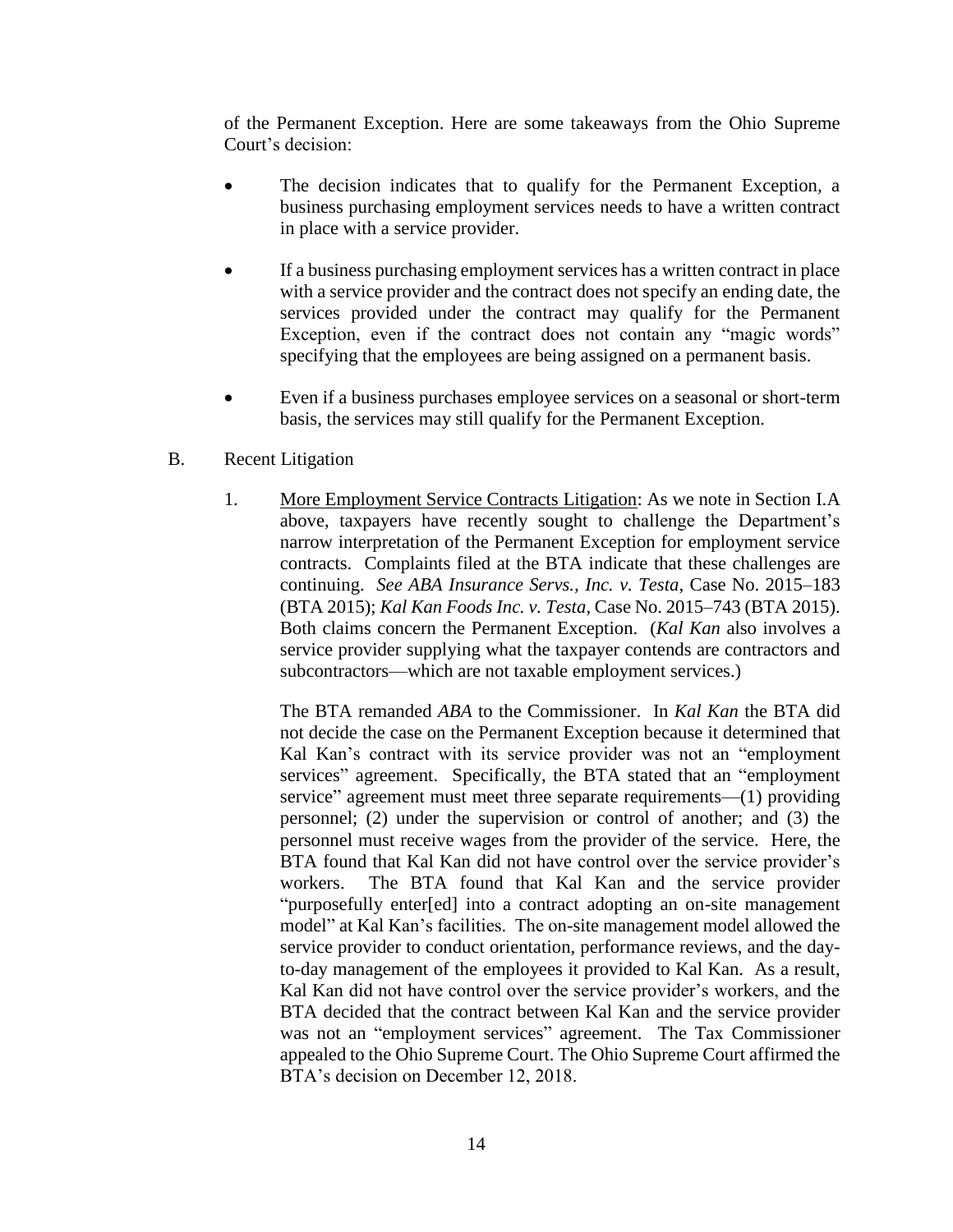2. Vendor of Taxable Services: Uber was assessed sales and use tax as the vendor or co-vendor of taxable transportation services, which are defined to include "all transactions by which . . . the transportation of persons by motor vehicle . . . is or is to be provided, when the transportation is entirely within the state." O.R.C.  $\frac{8}{5739.01(B)(3)(r)}$ . "'Vendor' means the person providing the service or by whom the transfer effected or license given by a sale is or is to be made or given . . ." O.R.C. § 5739.01(C). Uber argues that it provides access to an app that drivers and riders can use, and thus it is not the vendor of the transportation services; rather, each individual driver that uses the Uber app is the vendor. The Commissioner relies on case law holding that the vendor is the person who "effected the transfer," and found that by settling the price of the transaction, controlling the quality of the services, and receiving payment, Uber had sufficient control over the transaction to effect the transfer, and thus is either a vendor or co-vendor of the transportation services.

Uber also argues that the assessment violates the Internet Tax Freedom Act by imposing a discriminatory tax on interstate commerce, as well as the Ohio Constitution's Uniformity Clause, because it is treated as a co-vendor for collecting payment for services performed by third parties while other similarly situated companies such as PayPal and Square are not treated as co-vendors.

The BTA remanded *Uber* to the Commissioner on August 20, 2020. *See Uber Technologies, Inc. v. Testa*, Case No. 2017–2009, 2020-41, 2020-42.

3. Telecom Litigation: A number of recent cases filed at the BTA raise the issue of whether taxpayers' purchases of integrated voice response systems are exempt telecommunications purchases under O.R.C. § 5739.02(B)(34). Specifically, the taxpayers purchased equipment that records customer data so that the taxpayers can bill their customers for network use. O.R.C. § 5739.02(B)(34) notes that sales of TPP "used directly and primarily in transmitting, receiving, switching, or recording any interactive . . . communication, including voice, image, data, and information, through the use of any medium, including . . . poles, wires, cables, switching equipment, and record storage devices" are exempt from tax.

In a series of cases before the BTA, several taxpayers have argued that their purchases of the integrated voice response systems are not taxable because those purchases record customer data. As a result, the taxpayers have asserted that they use the systems "directly and primarily in recording communications." By contrast, the Commissioner found that the integrated voice response systems do not record "communications," but instead track accounting information concerning the taxpayers' customers' usage of their telecommunications' networks.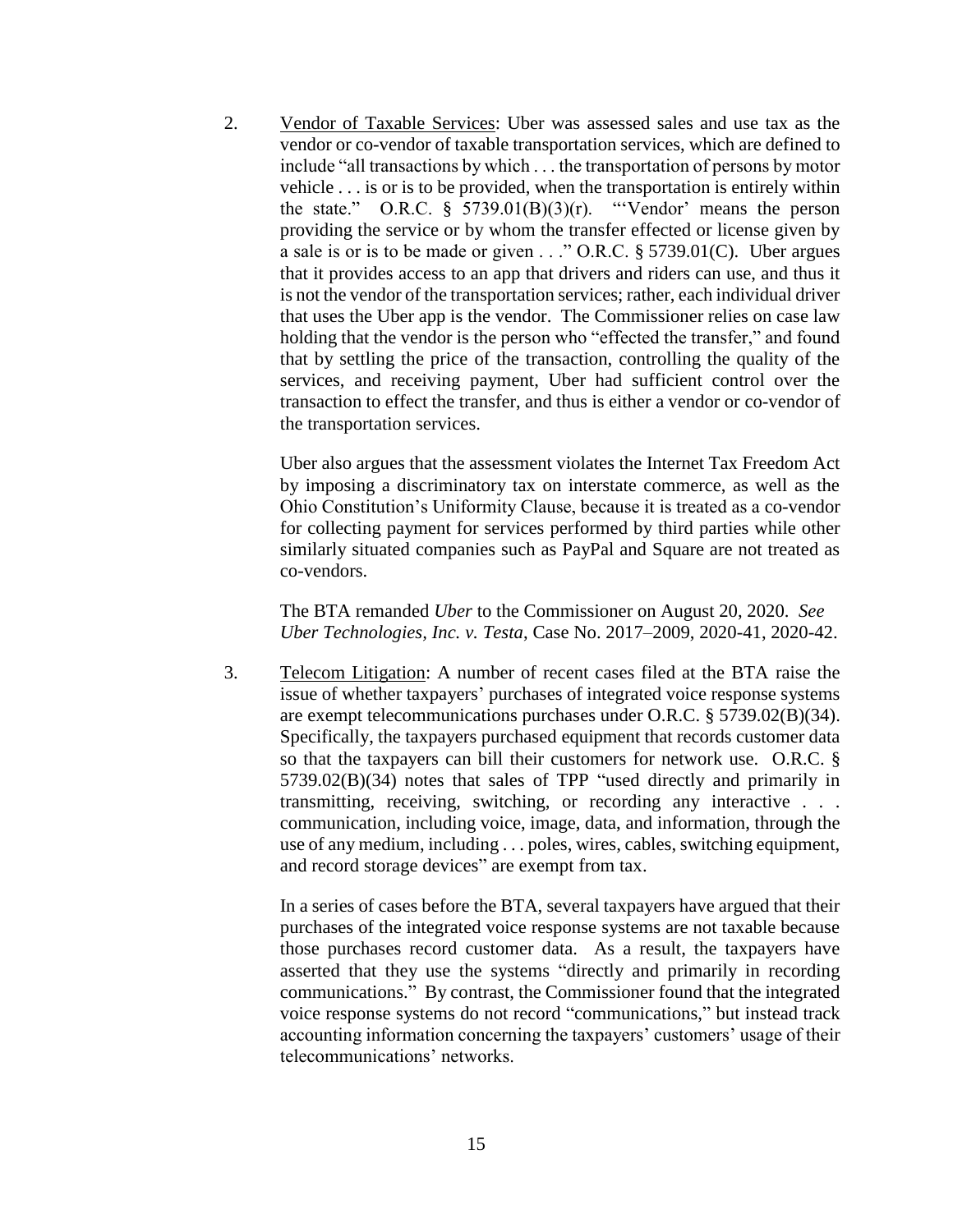The BTA remanded one of the cases (*Alltel Communications LLC v. Testa*) to the Tax Commissioner for further proceedings. *See Alltel Comm'n LLC v. Testa*, Case Nos. 2016-26-27 (BTA 2016); *see also New Par LP v. Testa*, Case Nos. 2016-30-31 (BTA 2016); *Cellco Partnership v. Testa*, Case Nos. 2016-28-29 (BTA 2016).

4. Resale Exemption: In *Cincinnati Reds, LLC v. Testa*, Docket No. 2017- 0854, the Ohio Supreme Court held that promotional items, like bobblehead dolls, that were distributed by a professional baseball team to fans at a game qualified for the resale exemption.

The Department conducted an audit of the Reds' purchases, which ultimately resulted in an assessment. The Reds specifically protested the Department's assessment of use tax on its purchases of promotional items, which the Reds argued were resold as part of the price of an admission ticket to a game.

The BTA agreed with the Department and concluded that the Reds' intent was to give away promotional items for free, which the board said was further bolstered by the fact that not every fan received a bobblehead during games for which they were advertised.

The Supreme Court, however, found that the BTA's conclusion was contradicted by the testimony given by the Reds CFO at the BTA. Judge Fischer wrote that the CFO "specifically testified that the costs of promotional items are included in ticket prices when they are set before the start of a season" and that the promotional items are usually distributed at less desirable games that are not expected to sell out the stadium.

The majority further agreed that promotional items were offered instead of discounted ticket prices, saying that "one portion of the ticket price accounts for the right to attend the less desirable game and a separate portion of the ticket price accounts for the right to receive the promotional item."

The majority concluded its decision by saying that the "transfer of promotional items to fans thus constitutes a 'sale'" and the "promotional items are subject to the sale-for-resale exemption."

On December 7, 2018, in *Pi In The Sky, LLC v. Testa*, Docket No. 2017- 0236, the Ohio Supreme Court affirmed an assessment of use tax against an LLC that purchased an aircraft and subsequently leased the aircraft to its sole member. The LLC, Pi In The Sky LLC ("PITS"), was a single member LLC formed for the purpose of purchasing and leasing an aircraft to its sole member, Mitchell's Salon and Day Spa, Inc. ("Mitchell's"). Mitchell's owns and operates several hair salons and spas in the greater Cincinnati area. Mitchell's president is a licensed pilot. PITS purchased the aircraft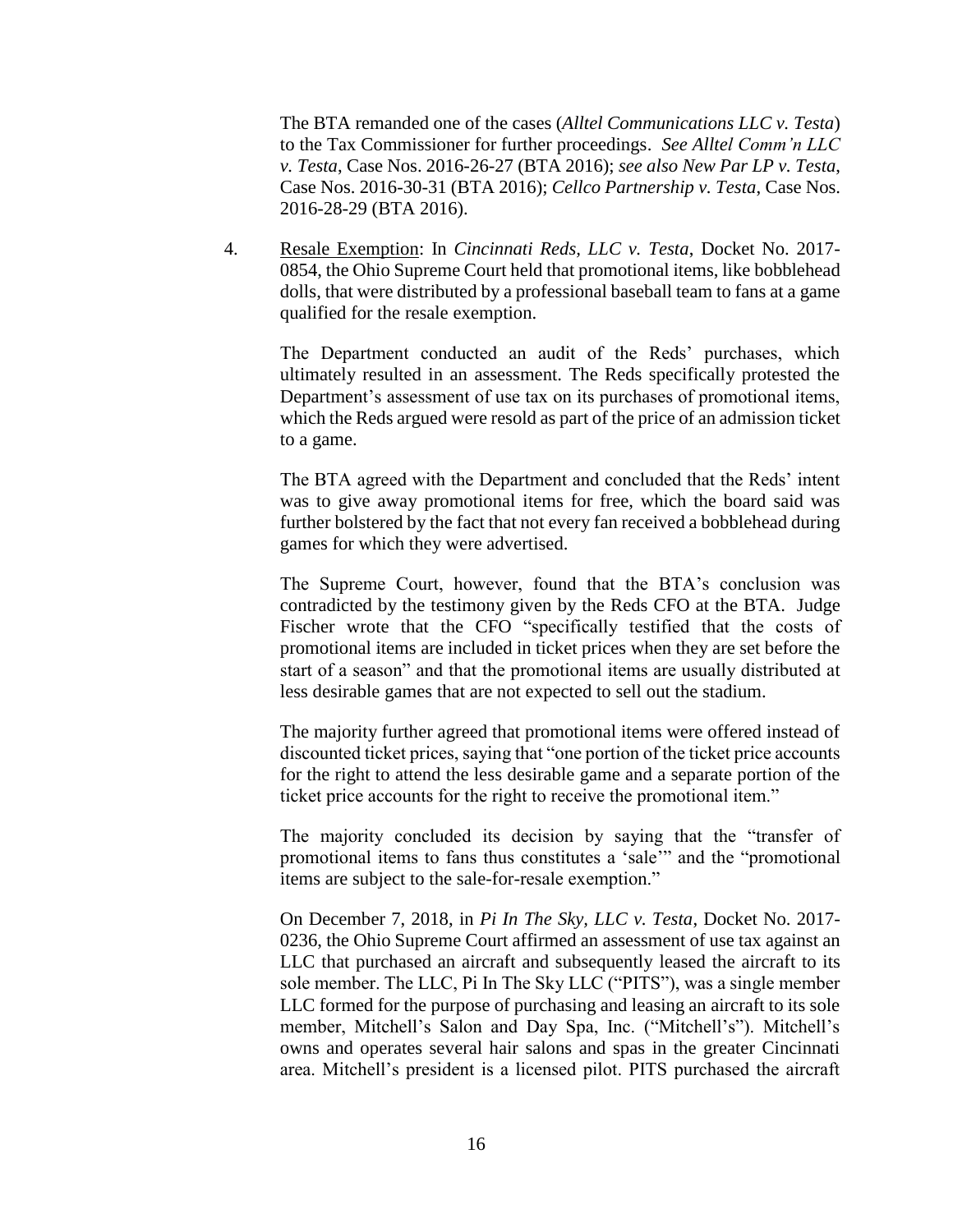from an Indiana-based vendor and did not pay sales or use tax at the time of purchase. The Department audited PITS and assessed use tax.

PITS appealed the assessment, arguing that the subsequent lease of the aircraft to Mitchell's qualified the initial purchase of the aircraft as an exempt purchase for resale. The Department argued that the sales-for-resale exemption did not apply because PITS was not "engaged in business" as required by the resale exemption. Under Ohio law, the resale exemption in O.R.C. § 5739.01(E) applies when the purpose of a purchase is to resell the purchased item in the same form in which it was acquired, while that purchaser is engaging in business. According to the Department, PITS was not engaging in the business of leasing because:

- PITS had not reported a business location apart from the personal residence of Mitchell's president;
- There was no evidence that leasing activity took place at the aircraft's hangar;
- The aircraft was never used by a third-party lessee;
- There was no evidence that PITS ever marketed the aircraft for lease;
- Many of the flights were to or from a lake house owned by Mitchell's' president;
- The aircraft was purchased using personal funds of Mitchell's' president; and
- The lease agreement between PITS and Mitchell's lacked economic substance, such as arm's-length rental rates.

The Tax Commissioner and the BTA upheld the Department's assessment and the Ohio Supreme Court affirmed. The Ohio Supreme Court found that PITS had not carried its burden to show that it satisfied the requirements of the state's sale-for-resale exemption. Because the Court determined that the aircraft did not qualify for the state's resale exemption, it declined to address whether PITS engaged in a sham transaction.

5. Manufacturing Exemption: In *Lafarge North America, Inc. v. Testa*, Docket No. 2018-2047, the Ohio Supreme Court held in favor of taxpayer Lafarge regarding where their manufacturing process began. The case involved slag, which is a by-product that separates from molten ore during steelmaking. Lafarge argued that its manufacturing process begins at a slag mountain, where slag is broken up and transported to a screening plant. The Department argued that the breaking up and transporting of slag precedes Lafarge's manufacturing operation.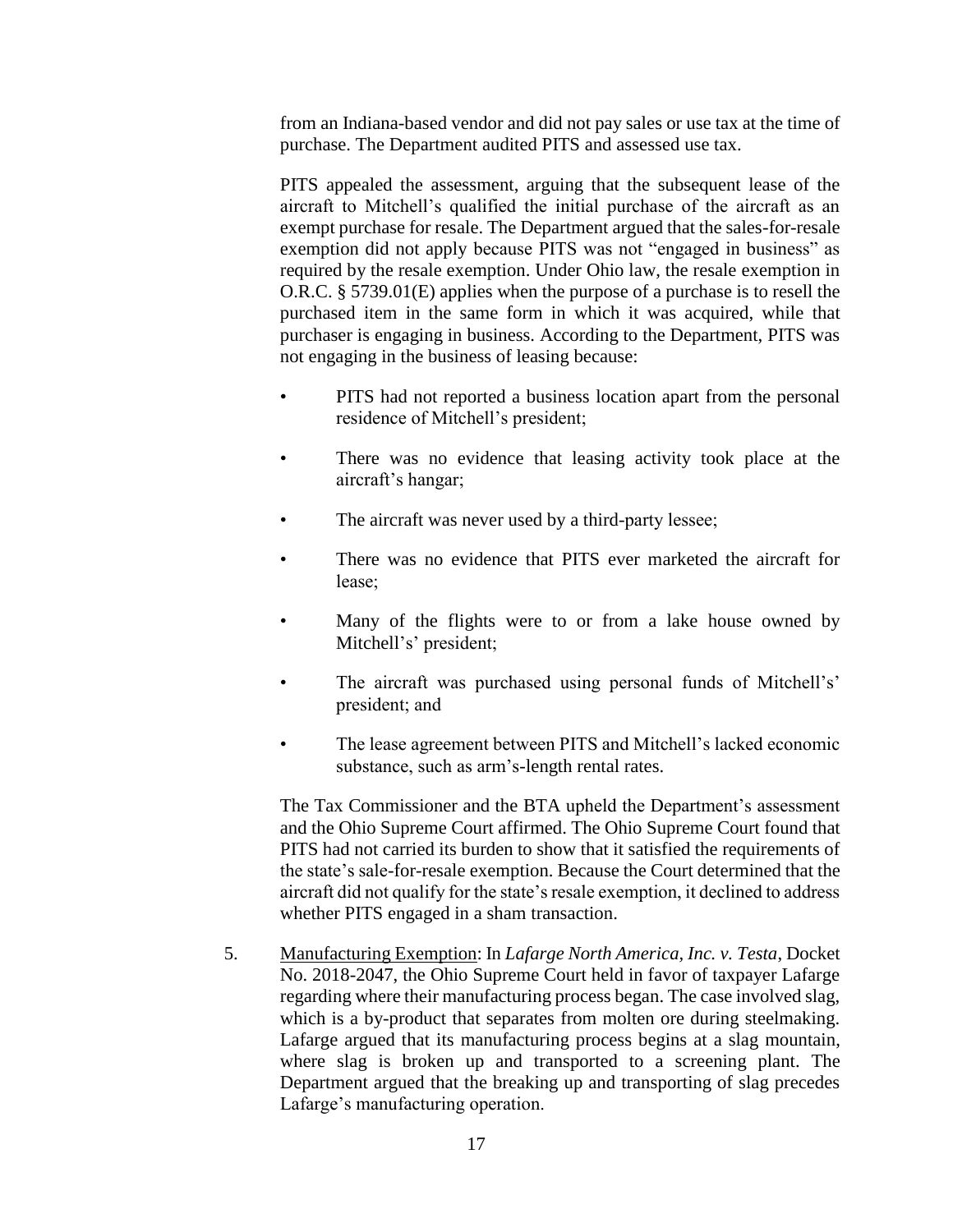The Ohio Supreme Court's analysis relied on O.R.C. § 5739.02(B)(42)(g), which states that Ohio's use tax does not apply to the purchase of an item intended for use "primarily in a manufacturing operation to product tangible personal property for sale." In the end, the court held that Lafarge's manufacturing process began at a slag mountain, and not at the screening plant, because Lafarge would break the slag into marketable pieces at the mountain. Once the broken down slag reached the screening plant, it did not undergo any type of material change, conversion or transformation. Therefore, the court determined that Lafarge's manufacturing process began at the mountain where Lafarge cut slag from the mountain and then proceeded to Lafarge's use of a bulldozer to crush the slag. The court also held that the fuel and repair parts that Lafarge purchased for the equipment used to cut and crush the slag were exempt from tax because they were primarily used in Lafarge's slag manufacturing process.

In *E. Mfg. Corp. v. Testa*, Docket No. 2017-0666, the Ohio Supreme Court ruled against a taxpayer who was claiming a use tax exemption for total environmental regulation of a "special and limited area" of their facility. In order to qualify for an exemption under this rule, the taxpayer must satisfy a three prong test: "(1) the tangible personal property must be used to totally regulate the environment, (2) the regulation must be in a special and limited area of the manufacturing facility, and (3) the regulation must be essential for production to occur." The taxpayer must satisfy all three prongs of the test to qualify for the exemption. In this case, the court ruled against the taxpayer because it failed to satisfy the "special and limited area" prong of the test. The taxpayer sought an exemption for its entire manufacturing space, approximately 92% of the facility. The court concluded that the taxpayer could not seek an exemption for its purchases of gas that was used to regulate the environment of virtually the entire manufacturing facility.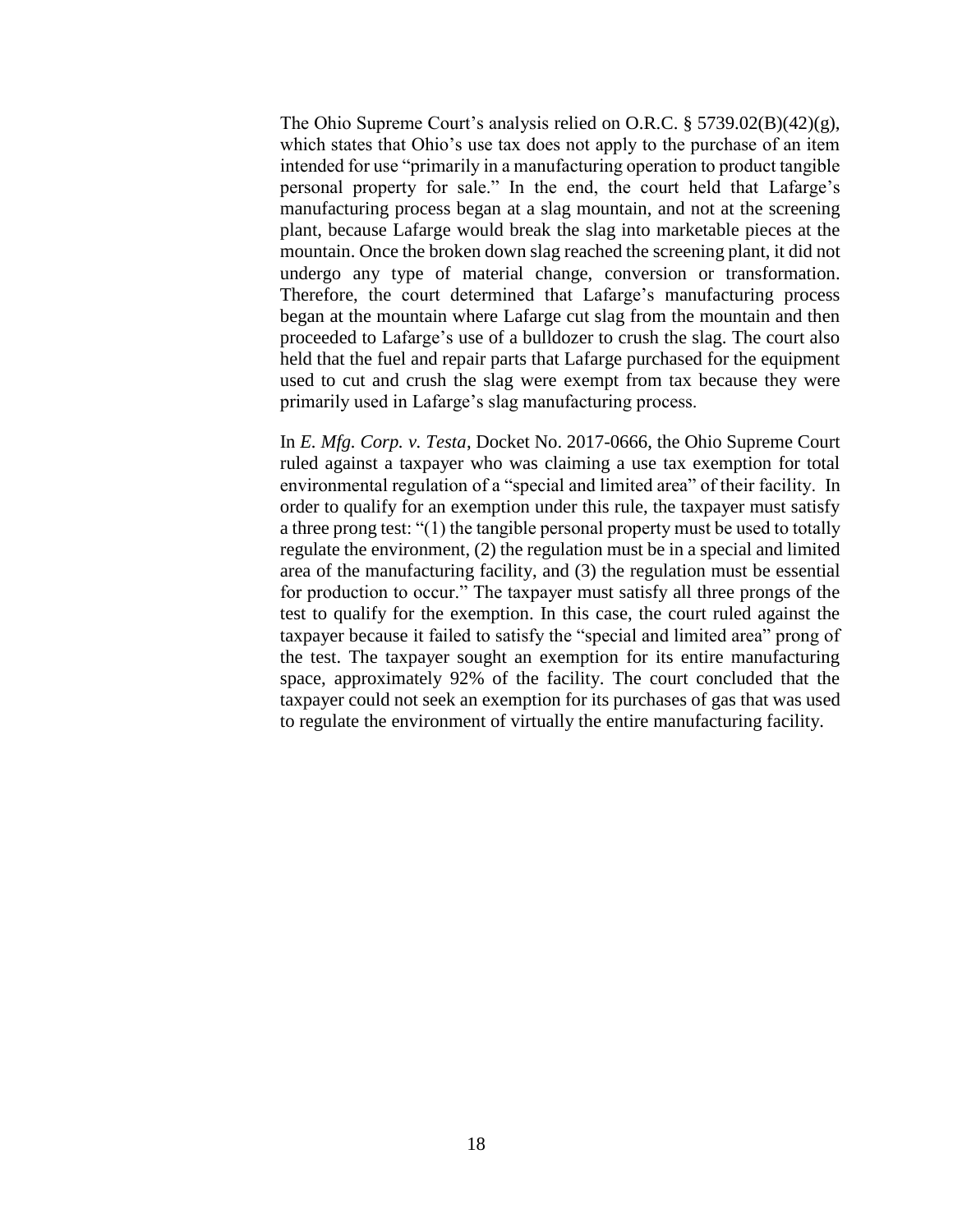# III. ADDITIONAL ITEMS

#### A. Financial Institutions Tax

1. Credit for Regulatory Assessments Paid to the Ohio Division of Financial Institutions: Ohio's financial institutions tax ("FIT") applies to every financial institution that conducts business in Ohio. A financial institution is defined as including: bank organizations; holding companies of bank organizations, except for diversified savings and loan companies, and grandfathered unitary savings and loan holding companies; and nonbank financial organizations, meaning entities that engage in business primarily as small dollar lenders. *See* O.R.C. §§ 5726.01(H), (M).

For 2014 and 2015, Ohio-chartered banks received a credit for regulatory assessments paid to the Ohio Division of Financial Institutions. The Office of the Comptroller of the Currency found that the National Bank Act preempted the credit because the credit would result in non-Ohio chartered banks paying more tax than Ohio Chartered banks. (The FIT credit has since been repealed.)

This issue is addressed in *Central Ohio Bancorp v. McClain*, Case No. 2020-855, and *Cincinnati Federal Savings and Loan v. McClain*, Case No 2020-856. The Ohio Supreme Court referred these case to mediation in September 2020. These cases were ultimately resolved by settlement.

2. Constitutionality of Regressive Rate Structure: FIT taxpayers may be entitled to a refund because the regressive rate structure of the FIT discriminates against interstate commerce in violation of the Commerce Clause. The FIT is imposed on Ohio equity capital, as reported by the taxpayer to bank regulators.<sup>1</sup> The tax rates are regressive:  $0.8\%$  of Ohio equity capital up to \$200 million, 0.4% of Ohio equity capital between \$200 million and \$1.3 billion, and 0.25% of Ohio equity capital in excess of \$1.3 billion.<sup>2</sup> This is problematic because lower rates apply by reference to a greater amount of "*Ohio* equity capital." <sup>3</sup> *Ohio* equity capital is the portion of a bank's total equity capital that is apportioned to Ohio.<sup>4</sup> So the more a bank concentrates its business in Ohio, the greater its total equity capital is *Ohio* equity capital, and thus the greater the portion of its total equity capital is taxed at lower rates. To remedy this discrimination, taxpayers should be

 $\overline{a}$ 

Ohio R.C. § 5726.04(A)(2) ("The tax levied on a financial institution . . . shall be . . . (2) The product of total Ohio equity capital multiplied by" a series of regressive tax rates.).

<sup>&</sup>lt;sup>2</sup> Ohio R.C. § 5726.04(A)(2).

<sup>3</sup> Ohio R.C. § 5726.04(A) (Equity is multiplied by "eight mills for each dollar of the first two hundred million dollars of total Ohio equity capital, by four mills for each dollar of total Ohio equity capital greater than two hundred million . . . .") (emphasis added).

<sup>4</sup> Ohio R.C. § 5726.04(C) ("'total Ohio equity capital' means the product of the total equity capital of a financial institution … multiplied by the Ohio apportionment ratio . . . .").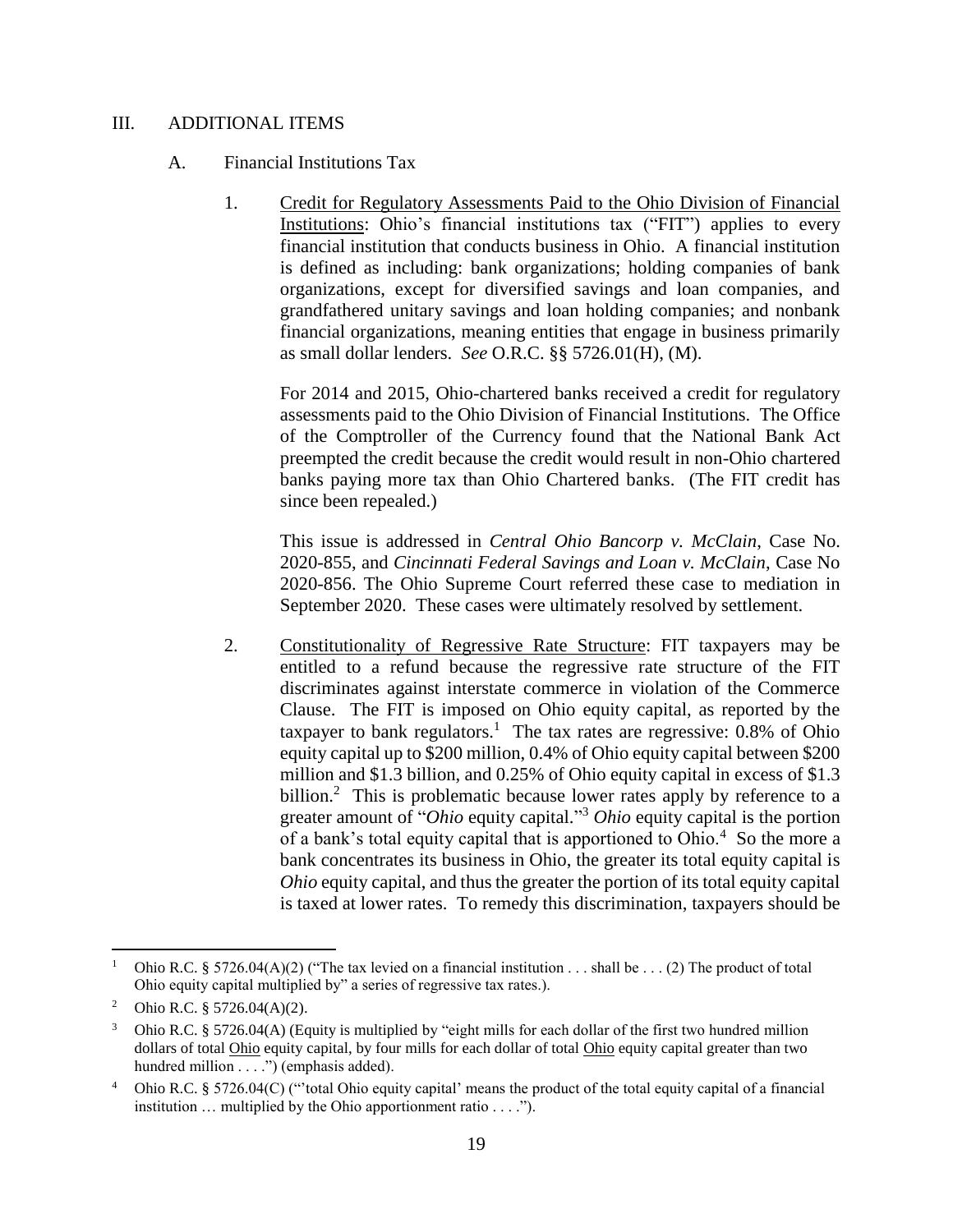permitted to first determine its FIT liability using its total equity capital and then apportion this liability.

B. Unauthorized Practice of Law at the BTA: In a series of decisions, the BTA has affirmed that taxpayers filing a notice of appeal to the BTA may only be represented by an Ohio licensed attorney (*Nascar Holdings, Inc. v. Comm'r*, Case No. 2015– 263 (BTA 2015); *Quibids Holdings LLC v. Comm'r*, Case No. 2015–458 (BTA 2015)). Specifically, the BTA relied on related statutory and regulatory guidance in Section 4705.07 of the Ohio Code and Regulation 5717–1–02 of the Ohio Administrative Code.

Section 4705.07 prohibits non-attorneys from "commencing, conducting, or defending any action or proceeding," while Regulation 5717–1–02 limits practice before the BTA to attorneys admitted to practice in Ohio.

However, the Ohio Supreme Court reversed the prior BTA decision in *Nascar*. In the *Nascar* case, the BTA had dismissed a Notice of Appeal filed by an attorney not licensed to practice in Ohio. The Supreme Court held that Ohio statute (O.R.C. § 5717.02) does not limit a corporation's authority to designate an agent to sign a notice of appeal. *See* Slip Opinion No. 2017–Ohio–9118. The case was remanded to the BTA to proceed on the merits and a hearing was conducted on May 29, 2019. The primary issue is whether Nascar's broadcast revenue and media revenue receipts should be sourced to Nascar's headquarters in Florida, or to Ohio, based on audience location.

# IV. BIOGRAPHIES

# A. Kyle O. Sollie

Kyle and his colleagues in Reed Smith's offices throughout the country use the right tools at the right time to help their clients pay no more state tax than legally due. Kyle's practice includes state tax return positions, audits, appeals, and litigation, focusing on Pennsylvania, New Jersey, Delaware, and California.

# B. Paul E. Melniczak

Paul joined Reed Smith in 2010 and is a partner in the State Tax Group. Paul assists clients with income, sales, and gross receipts tax issues around the country, including Pennsylvania, Ohio, and New Jersey.

Paul is a leader in Reed Smith's Ohio Tax Practice, which represents numerous taxpayers on a wide-range of Ohio CAT, FIT, and sales tax issues at audit and through the Board of Tax Appeals and Ohio Supreme Court. Paul is a member of the Ohio Bar and is active in the Ohio Chamber of Commerce Tax Committee, as well as the Ohio Tax Conference planning committee.